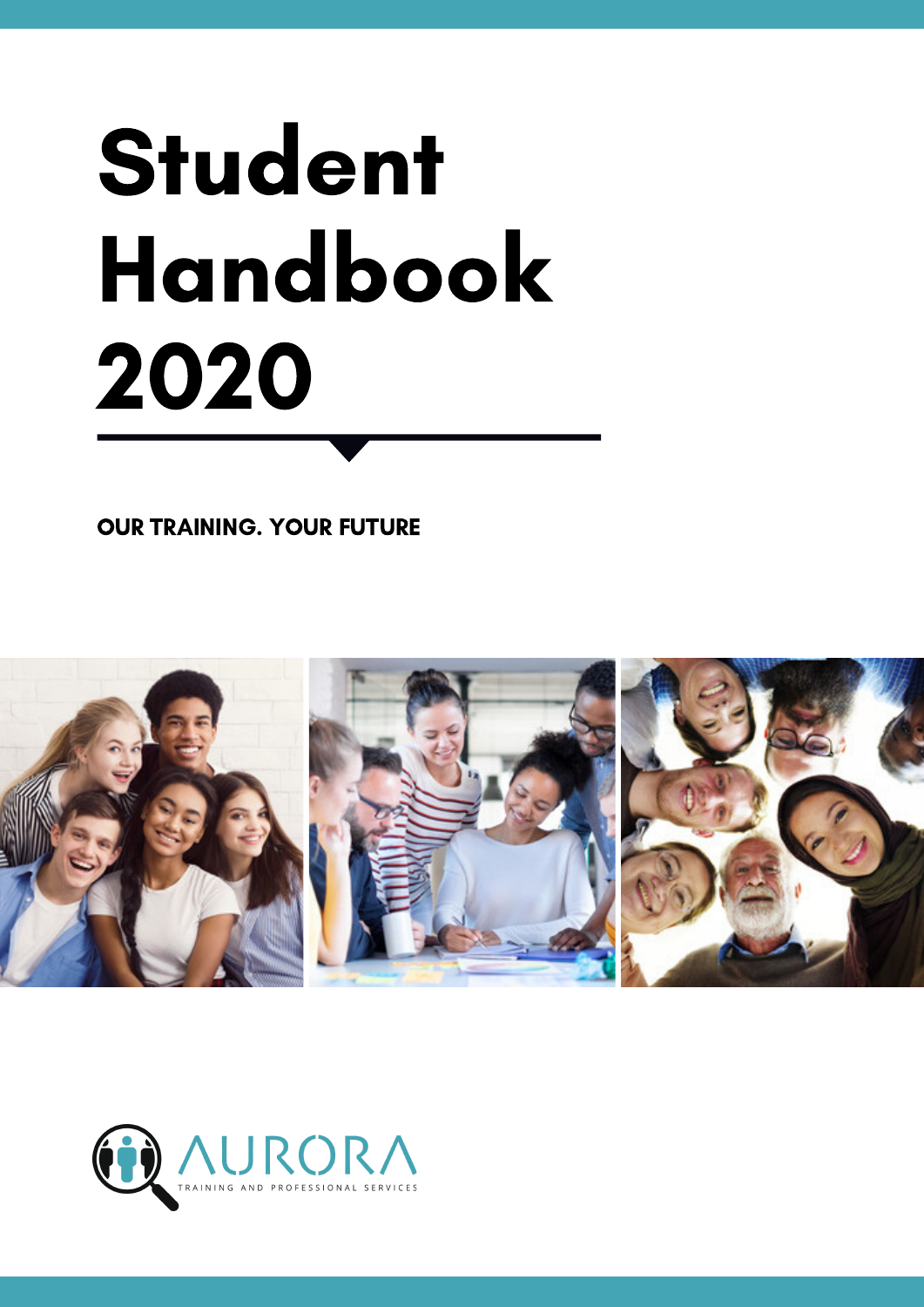

# <span id="page-1-0"></span>**About Aurora Training and Professional Services Pty Ltd**

*Aurora Training and Professional Services Pty Ltd* **(RTO Code: 90966; ABN: 39 109 662 606)**referred to in this document as "**Aurora Training and Professional Services**", complies with the quality assurance and assessment standards agreed by Federal, State and Territory governments in Australia, under the Australian Quality Framework.

The registering authority, the Australian Skills Quality Authority (ASQA), monitors all RTOs and subjects each to regular external audits to verify adherence to these standards.

Aurora Training and Professional Services offers qualifications, skillsets or Statements of Attainment against their various scopes of registration across Australia. This allows Aurora Training and Professional Services to issue Students that successfully complete the training programs with a nationally recognised qualification.

From time to time, Aurora Training and Professional Services may also offer short non-accredited training courses which do not provide a nationally recognised qualification. You will be advised of the type of course you are enrolled in through both the course's promotional material and at the time of enrolment.

# Contact Details:

**Telephone:** 1300 764 828 **Email:** [info@auroratps.edu.au](mailto:info@worksavvy.edu.au) **Web Site:** [www.auroratps.edu.au](http://www.worksavvy.edu.au/)

**Office:** Suite 504, 460 Pacific Highway St Leonards NSW 2065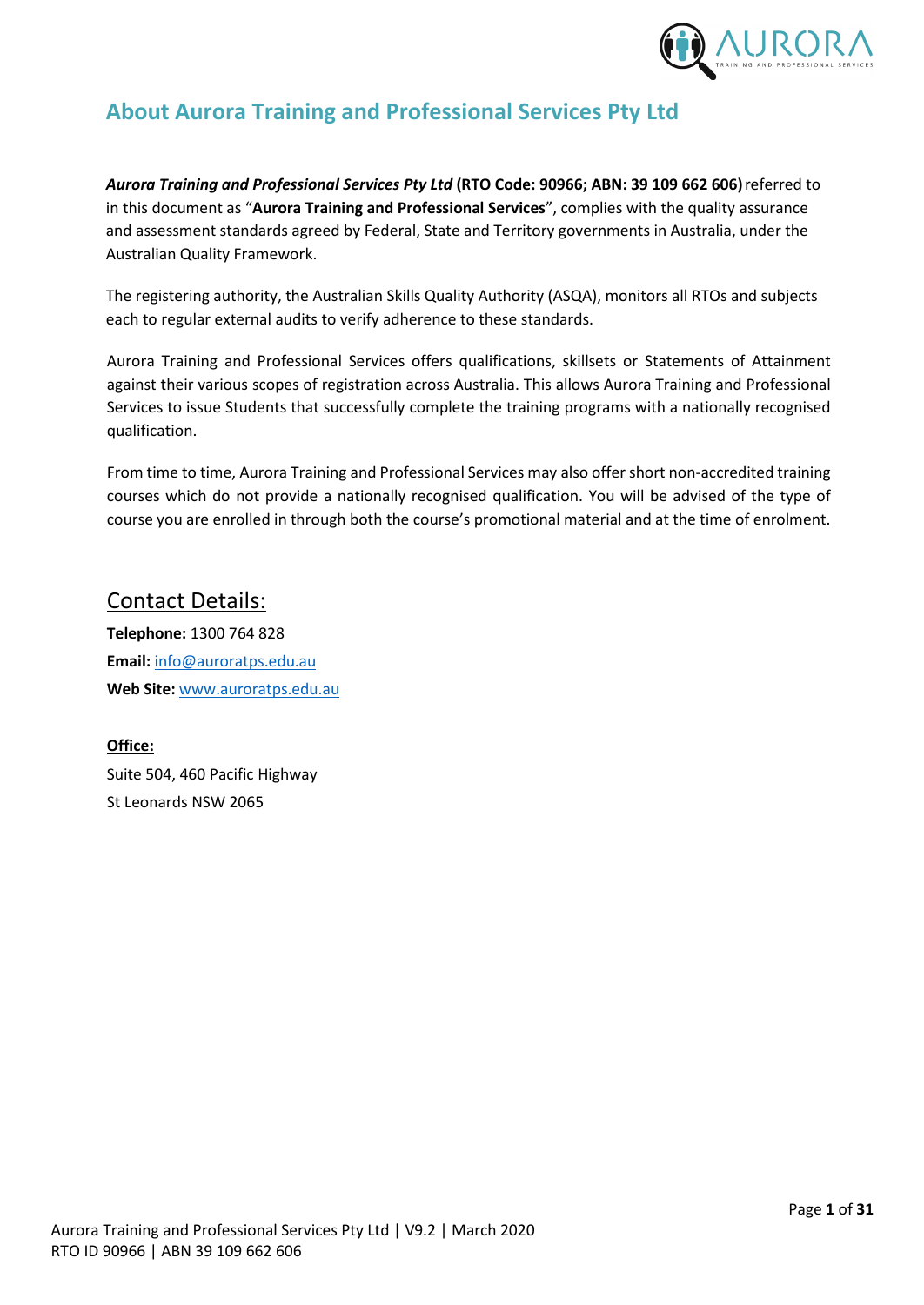

# Contents

| 14 |
|----|
|    |
|    |
|    |
|    |
|    |
|    |
|    |
|    |
|    |
|    |
|    |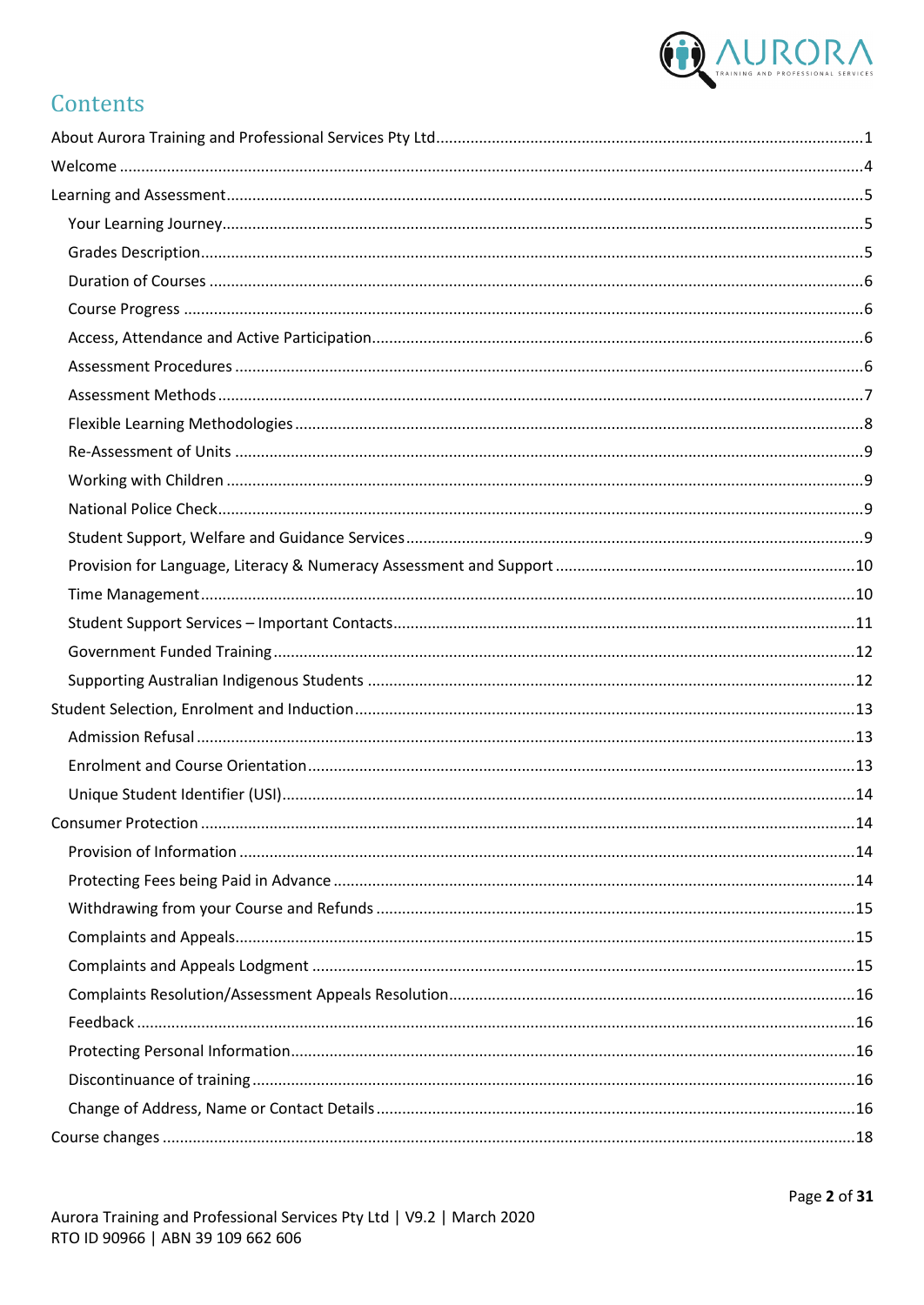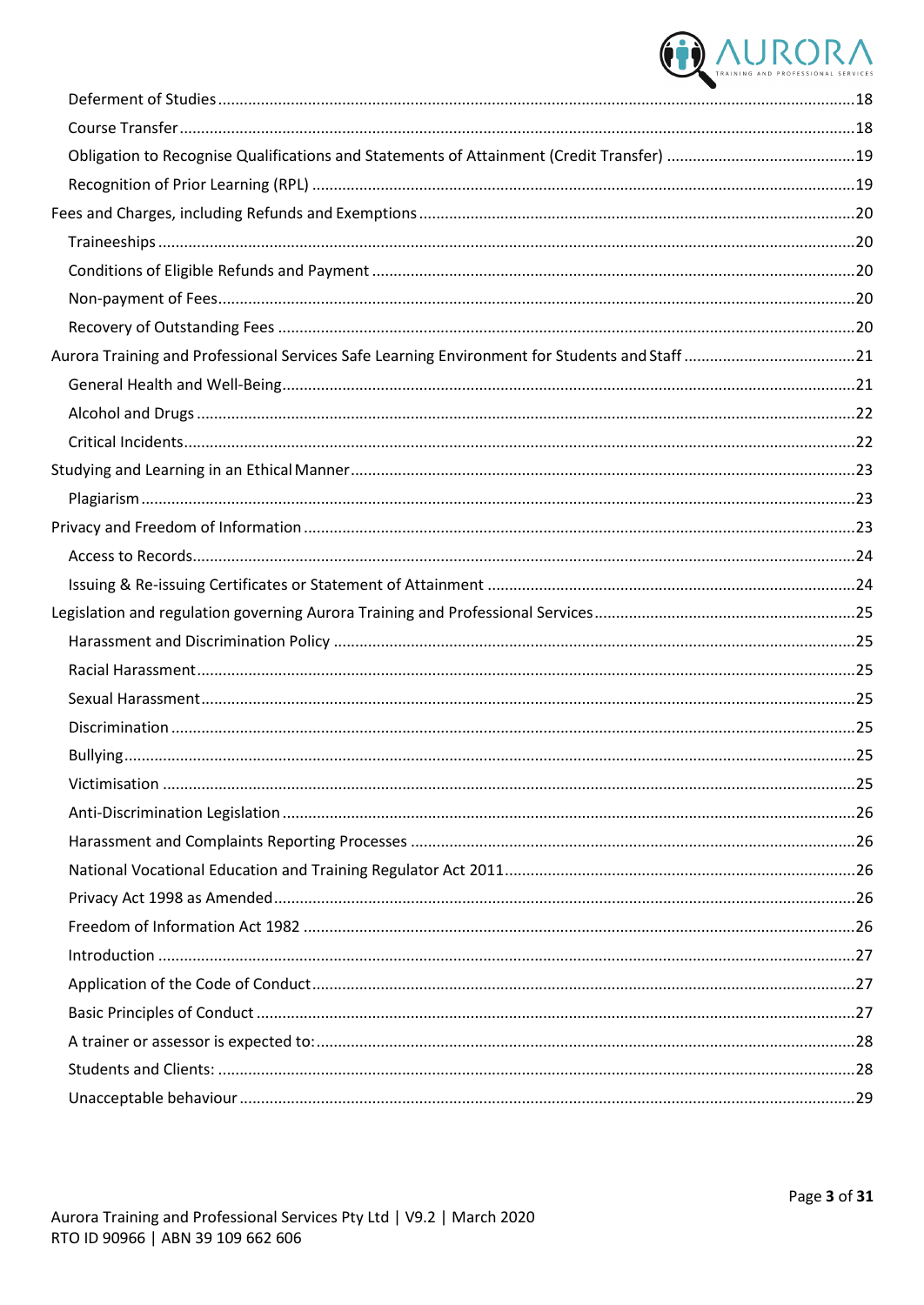

# <span id="page-4-0"></span>**Welcome**

We are very pleased to welcome you to Aurora Training and Professional Services Pty Ltd (Registered Training Organisation Code: 90940). You would by now be either thinking about or have already enrolled with Aurora Training and Professional Services to undertake a training program.

This Handbook covers all aspects of being a Student at *Aurora Training and Professional Services Pty Ltd.* Our team is committed to providing a pleasant, friendly environment for the duration of your study.

This Student Handbook aims to answer frequently asked questions about our services, training and assessment, and our policies and procedures. The Aurora Training and Professional Services team hopes you have a productive learning experience during your time here, one that is also fulfilling and fun!

Please take the time to carefully read through this Handbook. We are sure it will answer most, if not all, of your questions. If you still have questions after reading this Handbook, please do not hesitate to come and speak with us.

The Aurora Training and Professional Services team is committed to ensuring you receive the training, assessment and support services that meet your individual needs. To achieve this, we need to know what your needs are. If at any point during your course you require any assistance or support, please discuss these needs with your Trainer or our staff who are here to help you.

If you have any special needs including language, literacy and numeracy, learning, mobility, visual impairment or hearing, you need to let us know as soon as possible, preferably at the start of the course. This will allow us to cater, as far as is possible, for any of these needs. We assure you that any information you provide us in relation to your needs will remain confidential and will only be used to support you in your learning journey.

If, for any reason, Aurora Training and Professional Services is unable to fulfil its agreement with you we will issue a refund for any services not provided, as detailed in our policies and procedures on our website.

We wish you every success!

Simone Hopwood & Don Wilcox (Directors)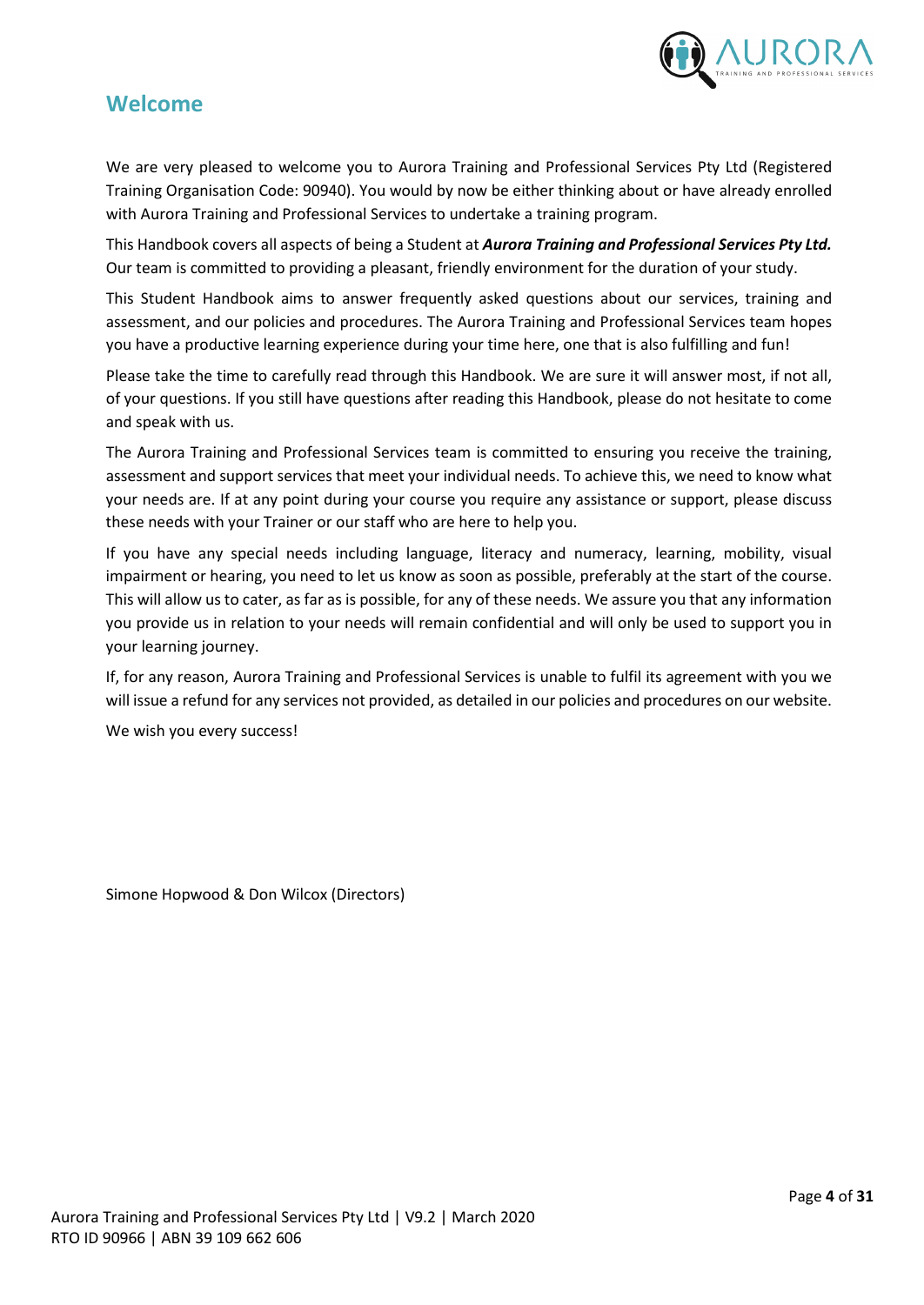

# <span id="page-5-0"></span>**Learning and Assessment**

### <span id="page-5-1"></span>**Your Learning Journey**

### **Working within a Competency-Based Training and Assessment Framework for Accredited Qualifications**

As a provider of vocational education and training (VET) accredited programs, Aurora Training and Professional Services delivers competency-based training and assessment. This means that you are assessed against industry determined competency standards that are set out in the related training package or accredited course. These competency standards (known as units of competency) describe the discrete work tasks and knowledge, as well as the technical and underpinning foundation skills, that a person needs to perform a task effectively in the workplace.

The Student's ability to perform in a range of situations forms part of assessment and these skills are referred to collectively as the dimensions of competency, where the Student must be able to demonstrate:

- **Task skills** completing tasks to the required standard.
- **Task management skills** managing several different tasks at once to complete the whole job function.
- **Contingency management skills** appropriately responding to problems and unforeseen events when completing a task.
- **Job/role environment skills** dealing with the responsibility and expectations of the work environment, such as working with others, interacting with clients and following procedures.
- **Transfer skills** transferring the skills and knowledge to different contexts/environments.
- **Foundation skills** a set of skills that also forms part of the assessment decision. Employability skills are those generic skills gained throughout work and life experiences that are required in most jobs by most of today's employers. A Student must show they have these skills and can perform at a certain level as outlined in the competency standards. The employability skills are:
	- o Communication
	- o Teamwork
	- o Problem-solving
	- o Initiative and enterprise
	- o Planning and organising
	- o Self-management
	- o Learning and technology.

Aurora Training and Professional Services offers vocational education in several disciplines, including Management and Business Services, Care Services and Transport and Logistics. Aurora Training and Professional Services has policies and procedures to create a safe and healthy learning environment that is friendly, diverse and non- discriminatory.

Our Trainers are experienced industry professionals who are committed to supporting you in meeting your course requirements. All Trainers are required to provide Aurora Training and Professional Services with evidence of industry currency, competency and professional development throughout the year.

### <span id="page-5-2"></span>**Grades Description**

The following grades will be issued on your final Student Record of Training as part of your course certification. Further information about each is available within this Student Handbook.

• **Competent**: awarded when a Student demonstrates the ability to perform skills and tasks that meet the training package requirements and industry sector standards.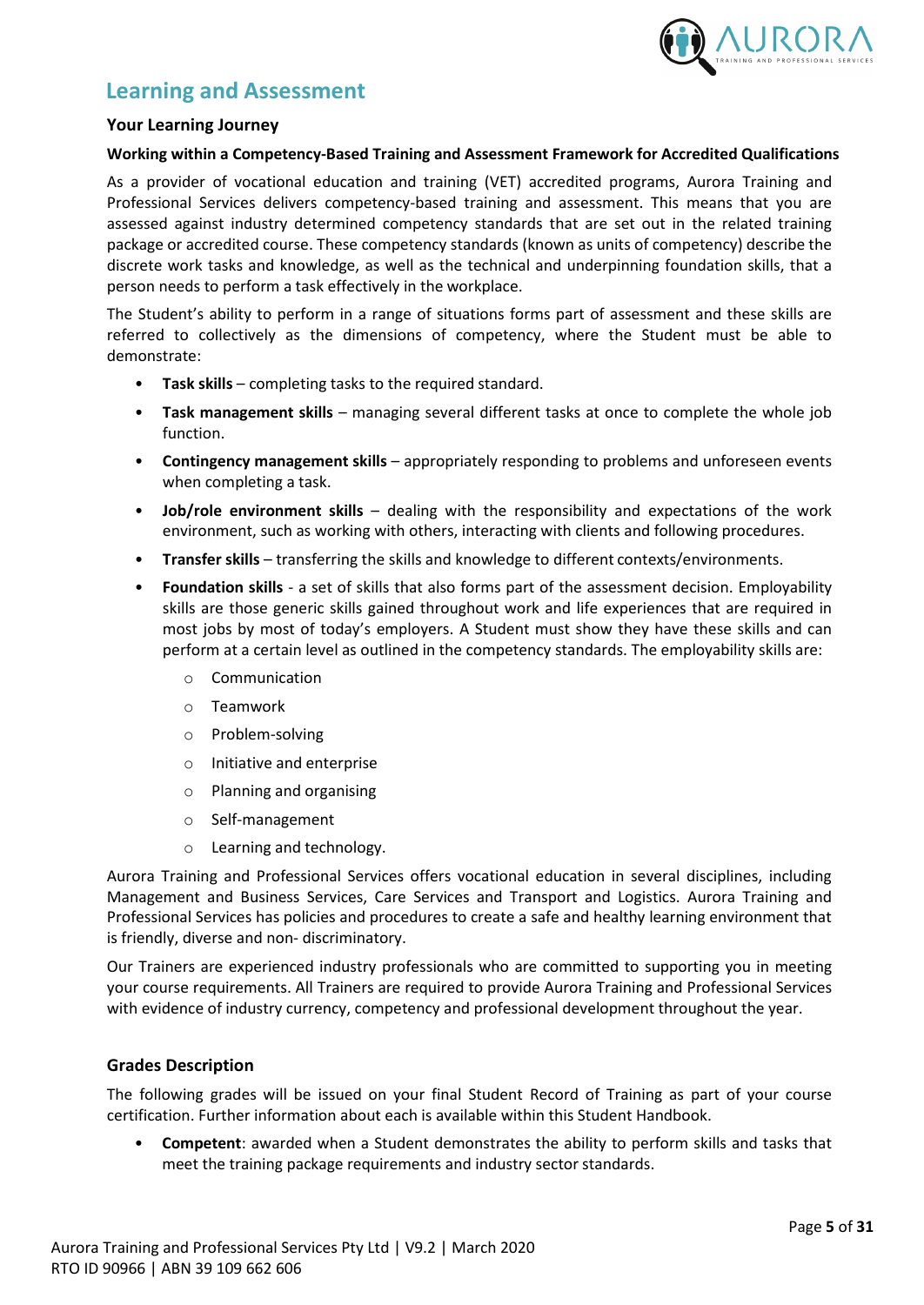

- **Not Yet Competent**: awarded when a Student does not yet have the ability to perform/demonstrate skills and tasks that meet training package requirements and industry sector standards.
- **Credit Transfer**: transfer credit for unit(s) obtained from any other RTO
- **Recognition of Prior Learning** (RPL): granted when a Student successfully completes an RPL assessment for the unit of competency through the skills recognition pathway.
- **Approved Leave**: approved leave granted for the study period.

### <span id="page-6-0"></span>**Duration of Courses**

All enrolments have a maximum duration and you need to complete the course within the specified enrolment duration to avoid additional fees. Students who do not complete all units within the maximum timeframe will receive a Statement of Attainment listing the units they have completed.

### <span id="page-6-1"></span>**Course Progress**

Aurora Training and Professional Services aims to see all Students succeed and to stay on track and not fall behind. We encourage all Students to do the following:

- 1. Attend a minimum of 85% of classes to learn from your Trainer and fellowclassmates
- 2. Actively participate in your learning by asking questions of you Trainer and seek clarification on topics, where needed
- 3. Always undertake any self-study required of you. This will be assigned by your Trainer and maybe online and/or require you to access the Internet.

### <span id="page-6-2"></span>**Access, Attendance and Active Participation**

A large amount of Aurora Training and Professional Services' delivery of learning is undertaken in a classroom environment, supported with a range of student-led activities that reinforce and supplement the classroom experiences.

*Attendance* does not only mean being present in a face-to-face class for the duration of class, but also means agreed engagement in directed and self-directed learning activities, tutorial groups, online interactive classrooms, work placements, and other situations which requires a physical presence by the Student. For students enrolled in the LMS [online *Learning Management System*], attendance means students must log into the LMS on a regular basis to coincide with the nominal hours for each unit.

*Active participation in learning* involves the Student's demonstrated commitment to the learning tasks and activities. This could be engagement in, and completion of, online learning tasks within agreed timeframes, evidence of research into a topic for online group discussions, projects, portfolios, the willingness to engage in group or Trainer sessions (e.g. blogs) and workplace learning activities. This also includes completing directed, self-directed activities and homework outside of class times.

*Active participation in assessment* may be indicated by the Student's efforts in gathering appropriate evidence and submitting and/or presenting an assessment on time and in the required format.

All Students at Aurora Training and Professional Services must abide by our Attendance Policy. Your attendance and active participation in all activities helps you to prepare for your assessments. Should you be absent from your class, it is your responsibility to contact either your Trainer/Assessor or Aurora Training and Professional Services office to advise on the day of being absent, or earlier where circumstances allow. If you are ill, you may be asked to produce a medical certificate. **It is your responsibility to catch up on your missed work.**

You are preparing for the world of work whilst you are studying with Aurora Training and Professional Services, so it is important to have made back -up plans to support you attending your training.

### <span id="page-6-3"></span>**Assessment Procedures**

During your course of study, you will be required to demonstrate you have gained the knowledge and skills required to receive the qualification. This process is broadly called "Assessment".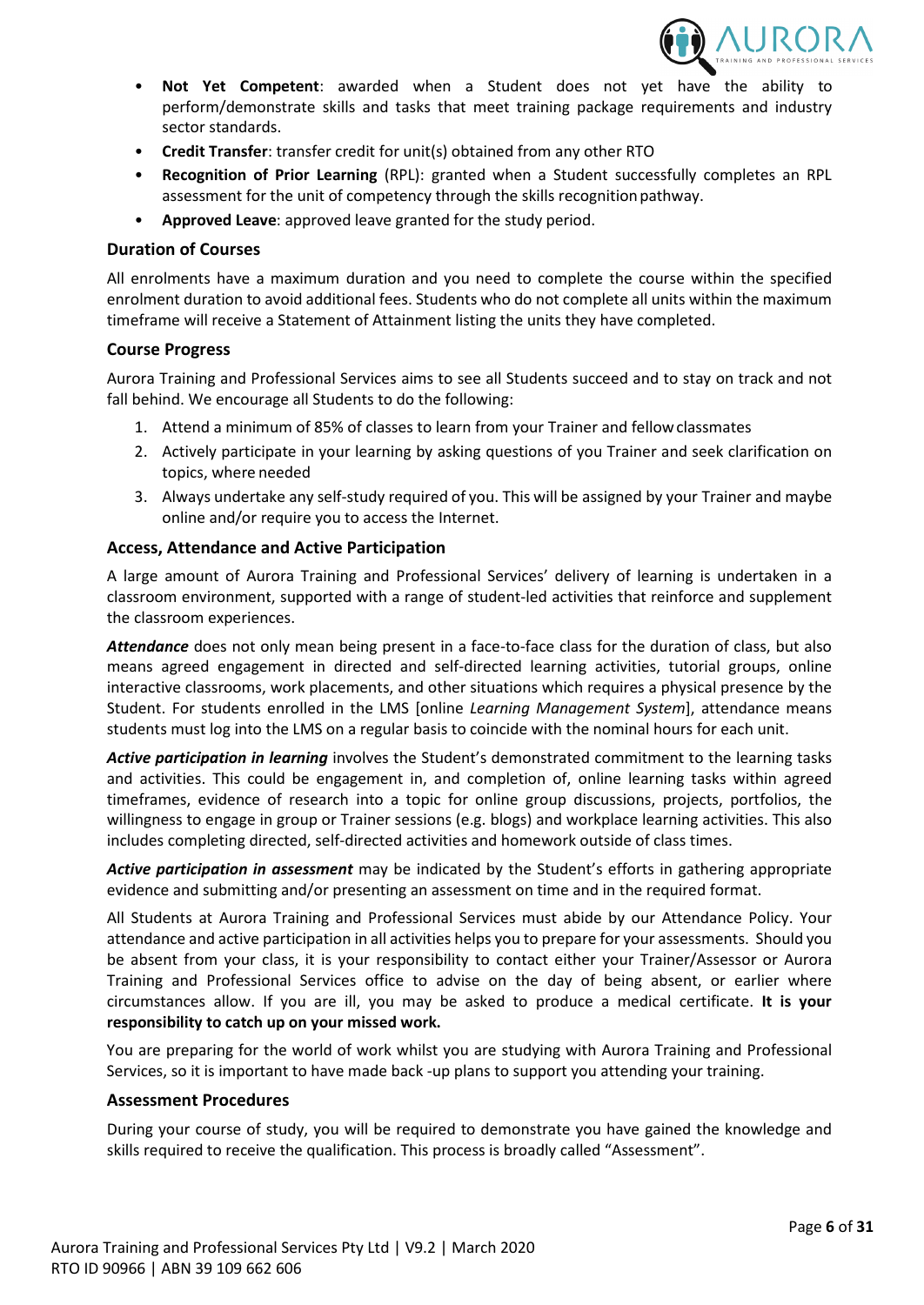

You will be informed at the commencement of your course of the types of assessment you must complete during the course. Students are assessed in a Competency Based Training (CBT) mode and must satisfactorily complete all assessment items to be rated as competent in a unit. This will include, where applicable, all theory and practical assessments.

Qualified Trainers and assessors will be responsible for assessing your competence.

### **Assessors are required to:**

- Be assured assessments are fair, flexible, valid and reliable and the evidence collected is valid, sufficient, authentic and current.
- Be proficient in the field of study, with relevant industry experience and to be up to date with assessment methods and procedures appropriate for the Students and learning environment
- Negotiate any requirement for reasonable adjustment with the Student. Any request for reasonable adjustment needs to be justified and must uphold the integrity and the academic standard of the qualification. Reasonable adjustment may relate to the type of assessment and evidence required, assessment delivery mode, anti-discrimination principles, and the needs and circumstances of Students
- Advise Students, with sufficient time, regarding upcoming assessment(s)
- Provide the Students with the assessment criteria/context and purpose of the assessment
- Advise Students of the Recognition for Prior Learning (RPL) processes
- Make assessment decisions based on explicit evidence of competency
- Expedite assessment to avoid unnecessary delays, allowing for the readiness of the Student

### <span id="page-7-0"></span>**Assessment Methods**

The following are some of the assessment methods which may be used to confirm your competency in your course. Your Training Plan will provide details of the actual range of assessment methods to be used in your course to assess your competency.

**Demonstration (role-play, simulations, scenario, on-the-job)** – Students may demonstrate practical application of knowledge and skills either in a work environment or simulated setting. The Assessor will use a competency or observation checklist to check the Student's demonstrated skills to match the essential performance criteria.

*Multiple choice assessment (online or face-to-face) – this includes multiple choice, true/false and / or* tick-a-box questions that may be marked automatically by the LMS and provide the Student with immediate feedback or be marked by an Assessor. Students are generally allowed up to three attempts at these questions. These assessments focus on your knowledge of the learning topic.

*Written assessments including case studies (online or face-to-face) - This requires a written response to* online or workbook questions. Responses may be entered on-line and sent to a queue in the LMS ready for an Assessor to review, or Assessors may personally mark responses. In the event of a response not being adequate to demonstrate complete understanding the Assessor will provide feedback to the Student.

*Documentary evidence* – This includes spreadsheets/graphs, written or typed text documents, minutes of meetings attended, data supporting sales results, emails, performance appraisals, projects, portfolios of evidence.

*Interview/Oral* – Responses provided to assessment questions or supplementary interview to fill any gaps in the assessment submission. Your Assessor may need to supplement the assessment with appropriate additional interview or questions.

If you feel you are not ready to do the assessment at the assigned time, a future assessment date can generally be organised. You will need to consult with your Assessor prior to the assessment date, and also with your Employer/supervisor if the assessment is to be conducted in the workplace.

Where your result in a unit is '*Not Yet Competent*', you can discuss with your Trainer/Assessor the options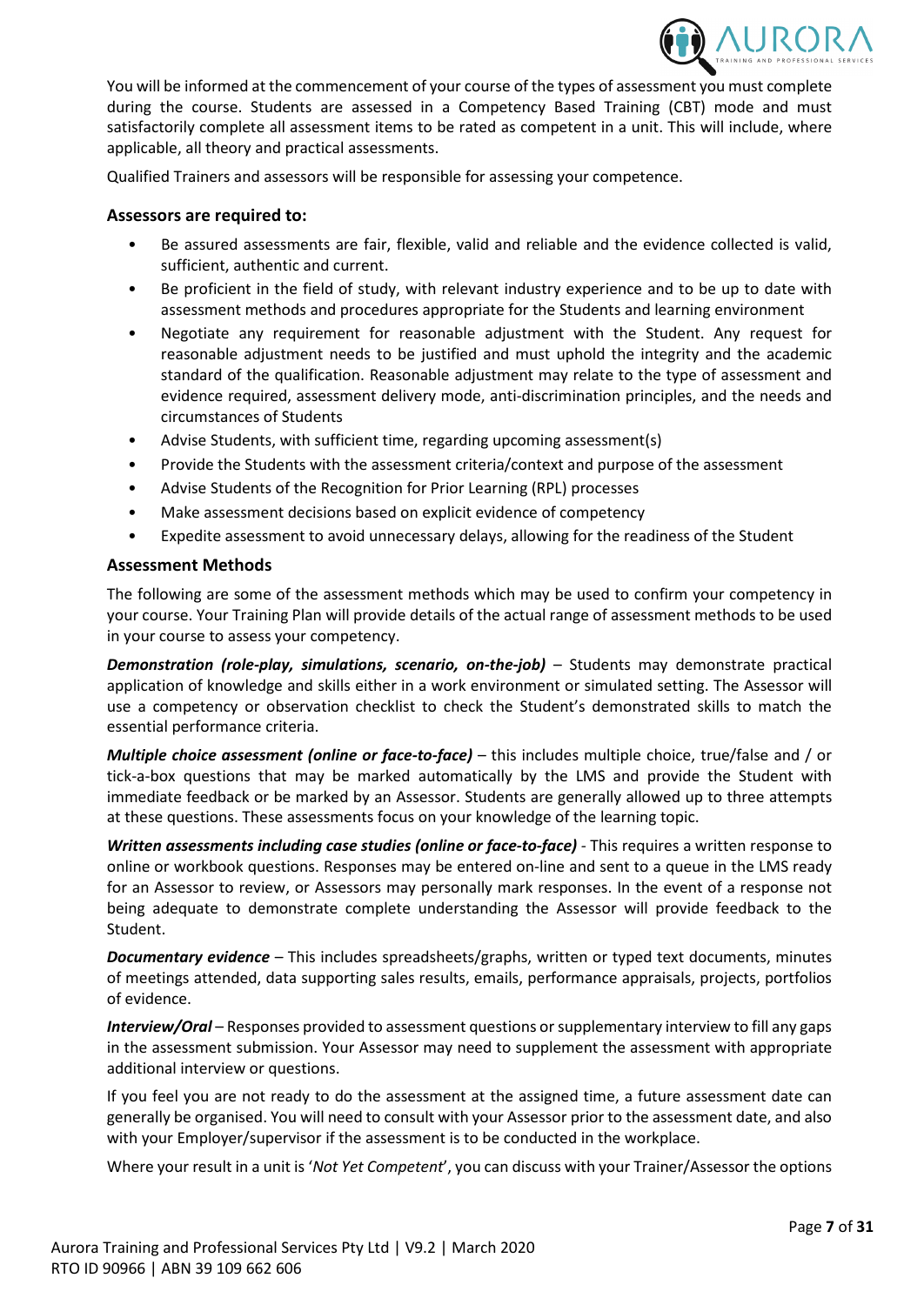

of re-assessment or further training to give you the opportunity to develop competence in the required areas.

### **Students are required to:**

- Identify all requirements to be deemed competent in a unit of competency.
- Be familiar with the mechanisms within Aurora Training and Professional Services for seeking assistance and advice in relation to problems in meeting assessment timeframes, withdrawal from a course and/or unit of competency and special consideration due to illness or other misadventure.
- Practice academic integrity plagiarism, cheating or collusion will not be tolerated and can result in an academic fail.
- Accept fair, helpful and timely feedback on assessment tasks, including evaluation of performance and progress in the course and/or unit of competency.
- Be familiar with the Complaints and Appeals Policy and Procedure which includes the procedures for appealing academic decisions, as outlined on our website or in the Student Handbook.
- Bring pen, paper and folder to class and any other materials as directed by your Trainer
- Be suitably dressed for work placement should this be required.

### <span id="page-8-0"></span>**Flexible Learning Methodologies**

Aurora Training and Professional Services recognises the principles and benefits of providing flexible approaches best suited to your individual learning style, job role and personal situation. Our programs are designed to maximise the opportunity for Students to access learning content and assessments. Learning methodologies offered to enterprises are decided based on Industry/Employer consultation and enterprise training needs and are contextualised for individual enterprises and the employee's work role as required.

The following learning methods are examples of what may be used for our courses;

*Self-paced, online learning* **-** Individual log-ins for the Online Learning Management System (LMS) allows the Student to undertake their learning and assessments at their own pace, and in their own time, to fit in with their other study or work commitments. We provide both written and verbal instructions to support the Student in how to log on and commence the program. Our Student support staff also provide telephone, general (non-academic) support.

Each Student has an allocated a Trainer/Assessor for academic support. This provides you with greater opportunity for immediate interactive feedback and allows Trainers to adjust assessments to individual needs, where appropriate. The online LMS provides current information on each individual Student's progress and automated updates to your Training Plan.

*Facilitated training sessions* **-** Facilitated training sessions, either face-to-face workshops or group sessions via electronic means (e.g. Skype), may be offered to Students as part of their course. A group setting facilitated by Trainers provides opportunity for Student and Trainer interactions and sharing and learning in the workplace (including one-to-one visits and workshops).

In many of Aurora Training and Professional Services courses, in particular if you are undertaking a Traineeship, you will be gaining your practical work experience through on-the-job training and the employment component and you will be assessed in relation to your workplace activities by your Supervisors or Workplace Trainer and by your Aurora Training and Professional Services Assessor.

You may also be required to attend training sessions/workshops at your worksite or off-site. Your Trainer or supervisor will advise the type and scheduling if attendance is required at training sessions.

Where there is a workplace training component, you will be issued with a Workplace Learning Log. You and your workplace supervisor will be required to regularly complete the Log to record the learning activities you complete in the workplace. It is essential that you complete the workplace component as part of your assessment.

If you are not employed, your study program may require you to undertake compulsory or voluntary work experience to demonstrate practical skills and competence. You will be assigned or advised about suitable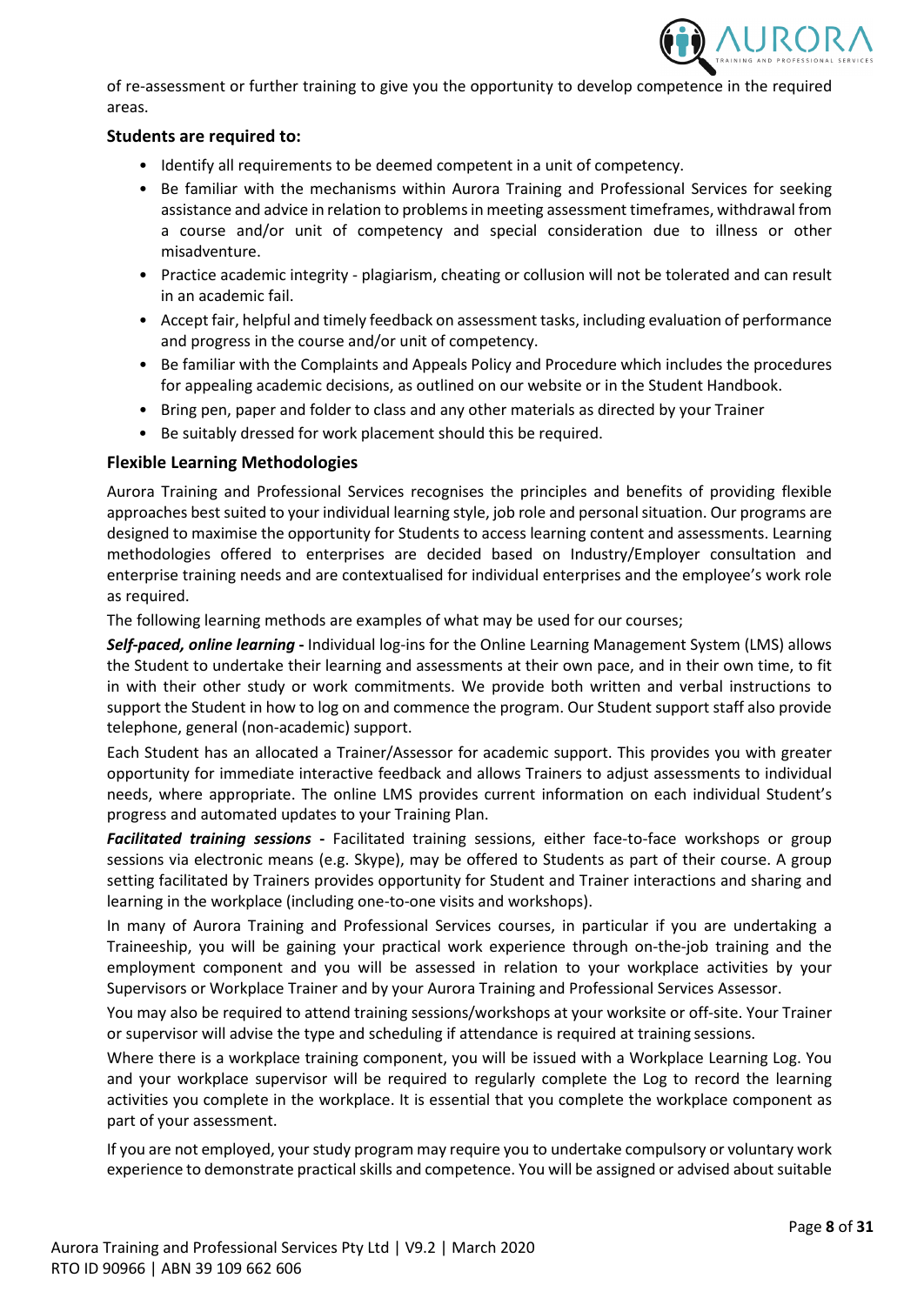

places in industry where you can undertake practical components of your training and assessment. This will also require recording of workplace activities into a workplace log to be considered as part of your assessment.

### <span id="page-9-0"></span>**Re-Assessment of Units**

A Student who is deemed '*Not Yet Competent*' in a unit has the right to a reassessment. The process ensures you are satisfied with the fairness and accuracy of our assessment processes.

Students will need to repeat the unit where they have been deemed '*Not Yet Competent*' after a reassessment attempt. To achieve competency after a re-attempt, and an additional assessment is required, Aurora Training and Professional Services reserves the right to charge an additional unit re-enrolment fee.

Aurora Training and Professional Services provides Students the opportunity of two (2) attempts to complete a unit of competency to achieve competency. If, however, on the second attempt, the Student is still found '*Not Yet Competent*' in that unit of competency, the student will be required to participate in further training and be re-assessed. This will attract an additional fee as outlined on the website, see Fees & Charges.

If a Student has been advised after the second attempt at achieving competency in a unit that they are '*Not Yet Competent*', and they believe they genuinely do have the required degree of competency and they have provided reasonable proof of this to the RTO, the Student may query or appeal the result (See *Complaints and Appeals* on the website or this Handbook).

### <span id="page-9-1"></span>**Working with Children**

Students participating in practical training in a workplace where they have direct contact with persons under 18 years of age in designated child-related employment areas, must complete a *Prohibited Employment Declaration* form on enrolment.

Eligibility for participation in some programs is based on information obtained through screening checks. Students participating in practicum placement which involves direct contact with children under 18 years of age without the presence of a qualified supervisor will be subject to a *Working with Children Check* as required by the State in which they are located.

### <span id="page-9-2"></span>**National Police Check**

There are various qualifications that require work placement as a compulsory component of training and assessment and across many industries it is now a mandatory requirement to have a valid and current National Police Check. You will be required to undergo a National Police Check prior to commencing work placement. **If you have a record of violent or sexual crime, fraud or theft, you will not be able to access the facilities and therefore would not be able to complete the qualification**.

### <span id="page-9-3"></span>**Student Support, Welfare and Guidance Services**

Our Trainers and Student support staff are available to guide you towards achieving your learning objectives and graduating from your course. If you are having difficulties with the course material, managing your time and commitment to your course, or any other academic related matter, do not hesitate to speak with our staff and ask for assistance.

Student support is provided to all Students. The aim of this support may, within reason, include monitoring your progress, assisting with any learning or technical issues that may be hindering your progress, reviewing your training plan timelines and discussing planned activities.

If you are away from your studies, our Student Engagement Officer will contact you, usually via telephone, to determine the reason. Please use the opportunity to advise them of any barriers or concerns that may be hindering your attendance. Remember, we are here to support you to move closer to achieving your career goal by completing this course.

Trainees undertaking their training in the workplace will be regularly monitored by their Trainer or Program Manager. As well as scheduled training activities, Trainers may conduct over-the-phone oral interviews or assessments and may schedule face-to-face workplace visits.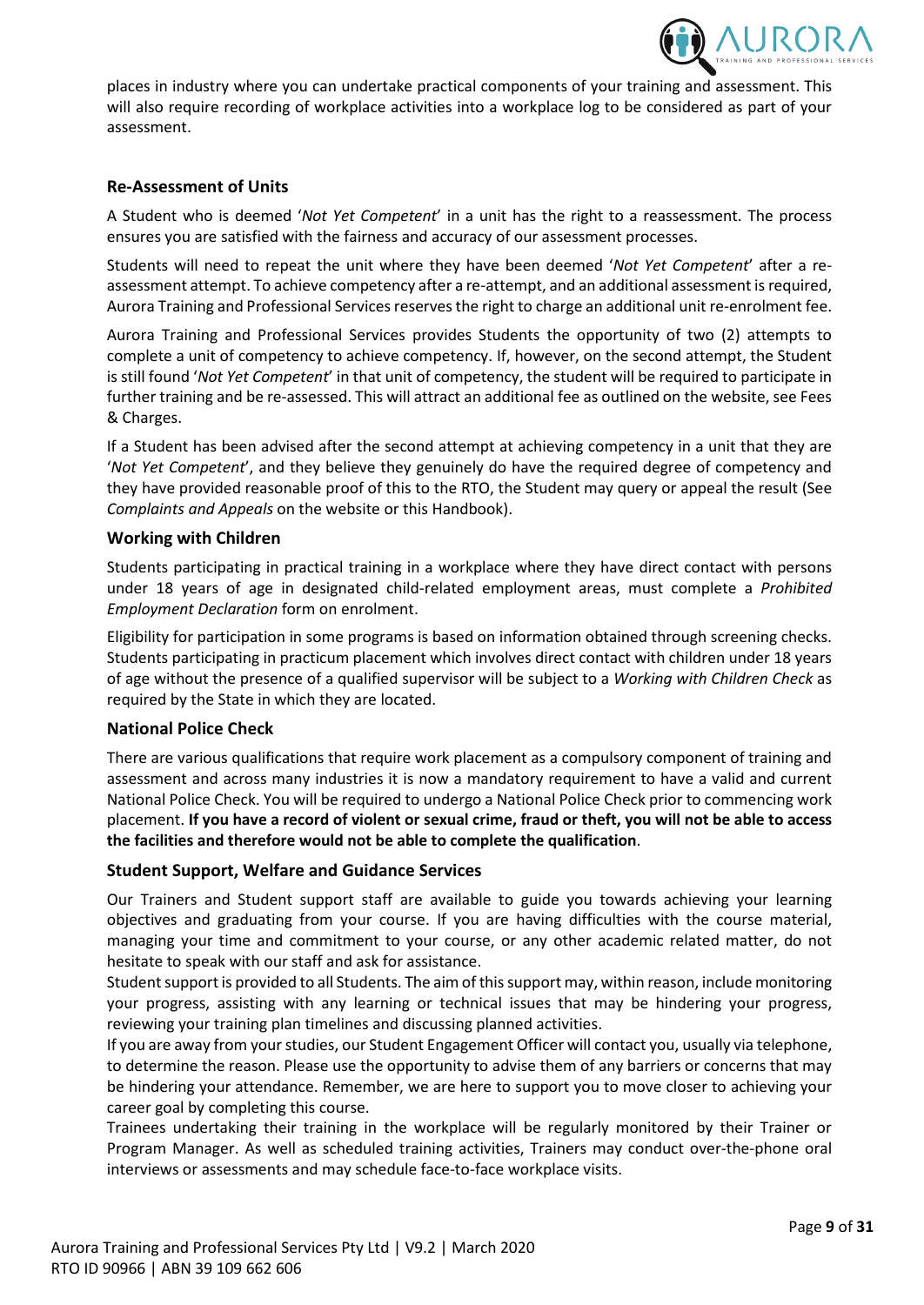

We allow for reasonable adjustment within the ASQA guidelines, in both our teaching and assessment and focus on flexibility and fairness whilst still maintaining validity. Adjustments may be made for students with:

- English as a second language
- Language, literacy or numeracy needs
- Sensory diminished capacity
- Physical or intellectual disabilities.

Modification or adjustments may be made to the:

- Learning materials and methods suitable to the student
- Physical environment and equipment
- Procedures for conducting assessment
- Evidence gathering techniques
- Number of opportunities to submit assessments and sit exams
- Timing of assessment or exam.

If you require support to assist your learning journey, please contact a Aurora Training and Professional Services office or your Trainer as soon as possible.

### <span id="page-10-0"></span>**Provision for Language, Literacy & Numeracy Assessment and Support**

The term '*language, literacy and numeracy*' (LLN) is defined as an individual's ability to read, write and speak in English, and compute and solve problems at levels of proficiency necessary to function in the workplace and in society, to achieve one's goals and develop one's knowledge and potential.

As LLN skills are essential requirements for workplace performance, Students are asked to undertake an LLN pre-assessment exercise to identify any needs that may impact on their course progress or outcomes. LLN assessment is conducted at the appropriate qualification level. LLN may be assessed in writing, online and/or by interview. The outcome of pre-course LLN assessment remains on the Student's file as evidence of initial LLN assessment. Should a Student demonstrate the need for assistance, further detailed assessments may be made.

Where the level of LLN skill identified by assessment places the Student at risk of unsuccessful completion of the course/program, a discussion will be held with the Student to advise them if it is considered necessary to defer enrolment into the course until further skill development is undertaken, or if a different course may be more applicable. If the Student is in a Traineeship the Employer will also be consulted regarding additional support.

### <span id="page-10-1"></span>**Time Management**

Whether you are undertaking online flexible learning or face to face training, well-developed time management skills are the foundation of good study habits. We will assist you by establishing a program timetable (Training Plan) at the beginning of the course and supporting you to achieve this. Here are some hints to help you manage your time:

- Think about and identify the chunks of wasted time in your daily or weekly activities
- Set a realistic goal of what you want to achieve and by when you want to achieve it (it may be to complete workbook exercises or an online assignment). Let your Trainer know if your program timetable is not realistic for your circumstances.
- Write a To Do list of the things you need to do to achieve your goal
- Schedule a set time (preferably at least weekly) to complete each of the tasks
- Gather information you need to complete the tasks
- Allow some time for creative thinking and brainstorming ideas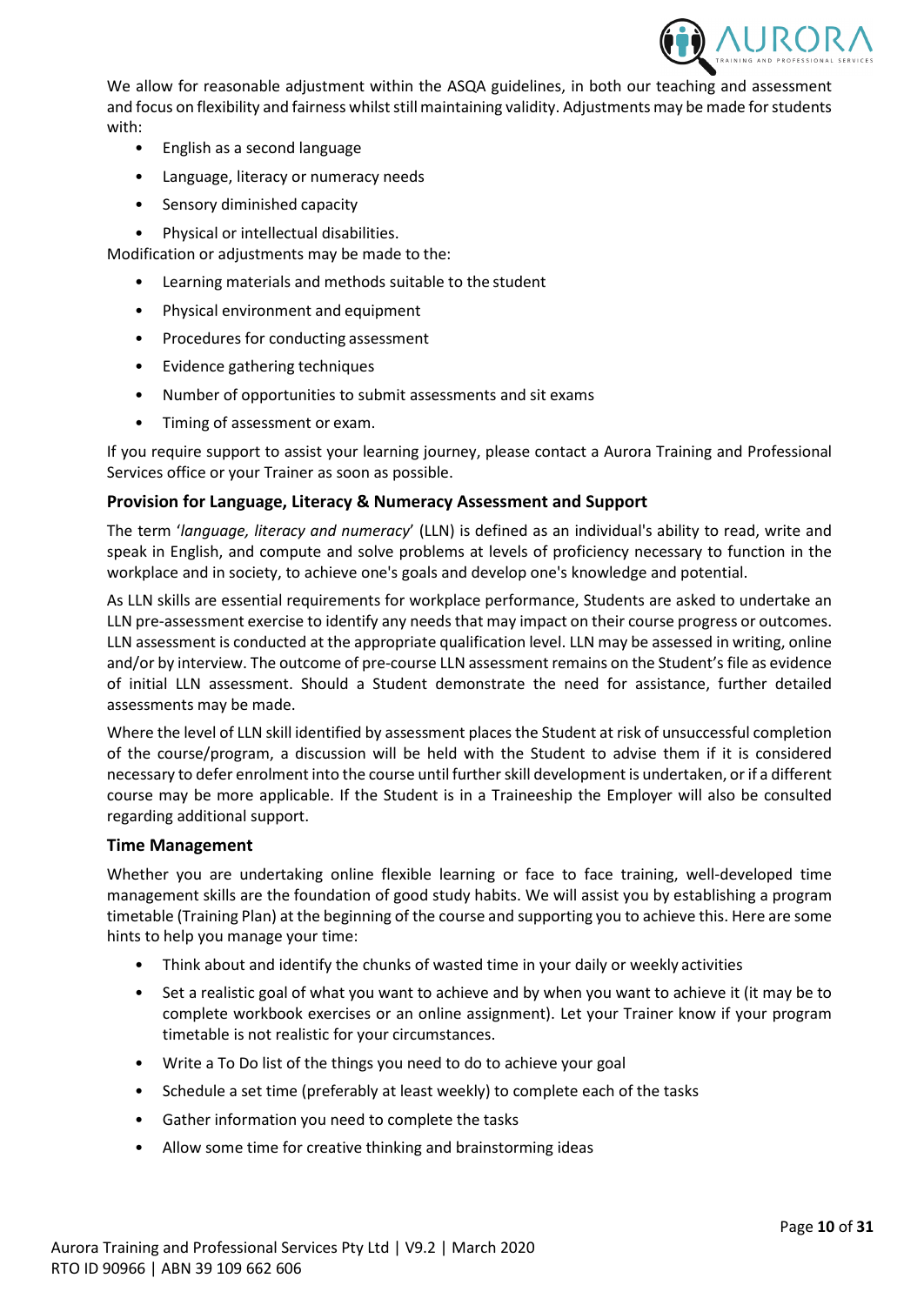

- Don't be distracted by some new unplanned task which comes along
- Recognise the causes of procrastination and keep this under control
- Put your ideas and decisions into action execute the plan seek feedback to make improvement
- Keep a time log to show where your time management plans went astray
- Evaluate how you went and where you can make further time management improvements.

### <span id="page-11-0"></span>**Student Support Services – Important Contacts**

For assistance, please contact Aurora Training and Professional Services' staff:

| Support to achieve your study goals.<br>e.g. Study skills, Language/Literacy/<br><b>Numeracy Support</b> | Aurora Training and Professional Services Student<br><b>Engagement Officer</b><br>Phone 1300 764 828 (Mon - Fri 8:30 am-4:30 pm)                                           |
|----------------------------------------------------------------------------------------------------------|----------------------------------------------------------------------------------------------------------------------------------------------------------------------------|
| <b>Making a complaint</b>                                                                                | Chief Executive Officer<br>Phone 1300 764 828 (Mon - Fri 8:30 am-4:30 pm)                                                                                                  |
| Requesting a review of an<br>assessment decision                                                         | Speak to you trainer and request a review.<br>Alternatively, contact Aurora Training and<br>Professional Services office.<br>Phone: 1300 764 828 (8:30 am-4:30 pm Mon-Fri) |

Students with LLN needs may also wish to contact:

- Australian Council of Adult Literacy on (03) 9469 2950[. http://www.acal.edu.au](http://www.acal.edu.au/) or email [acal@pacific.net.au](mailto:acal@pacific.net.au)
- NSW Adult Literacy and Numeracy Council on 1300 655 506
- Reading Writing Hotline 1300 6 555 06<https://www.readingwritinghotline.edu.au/>

Students requiring urgent non-academic help when Aurora Training and Professional Services is closed, may consider accessing the following services:

- Emergency Services (Police, Ambulance, Fire) on 000
- 24-hour Telephone Counselling Distress Call on 1300 364 454
- Lifeline on 131 114
- Salvo Care Line on (02) 9331 6000 or outside Sydney 1300 36 3622
- Salvo Prevention Crisis Line on (02) 9331 2000
- Men's Line Australia on 1300 789 978
- Sexual Assault Helpline on 1800 010 120
- Domestic Violence DV LINE on 1300363 550
- Alcohol and Drug Information Service on 1800 177 833
- Victims of Crime Support Line Victims Support Service on (02) 8688 551/1800 633 063 (8am 5pm)
- Mental Health Services telephone the Mental Health Access Line on 1800 636 825 (free call)
- Centrelink 13 10 21 or http://www.centrelink.gov.au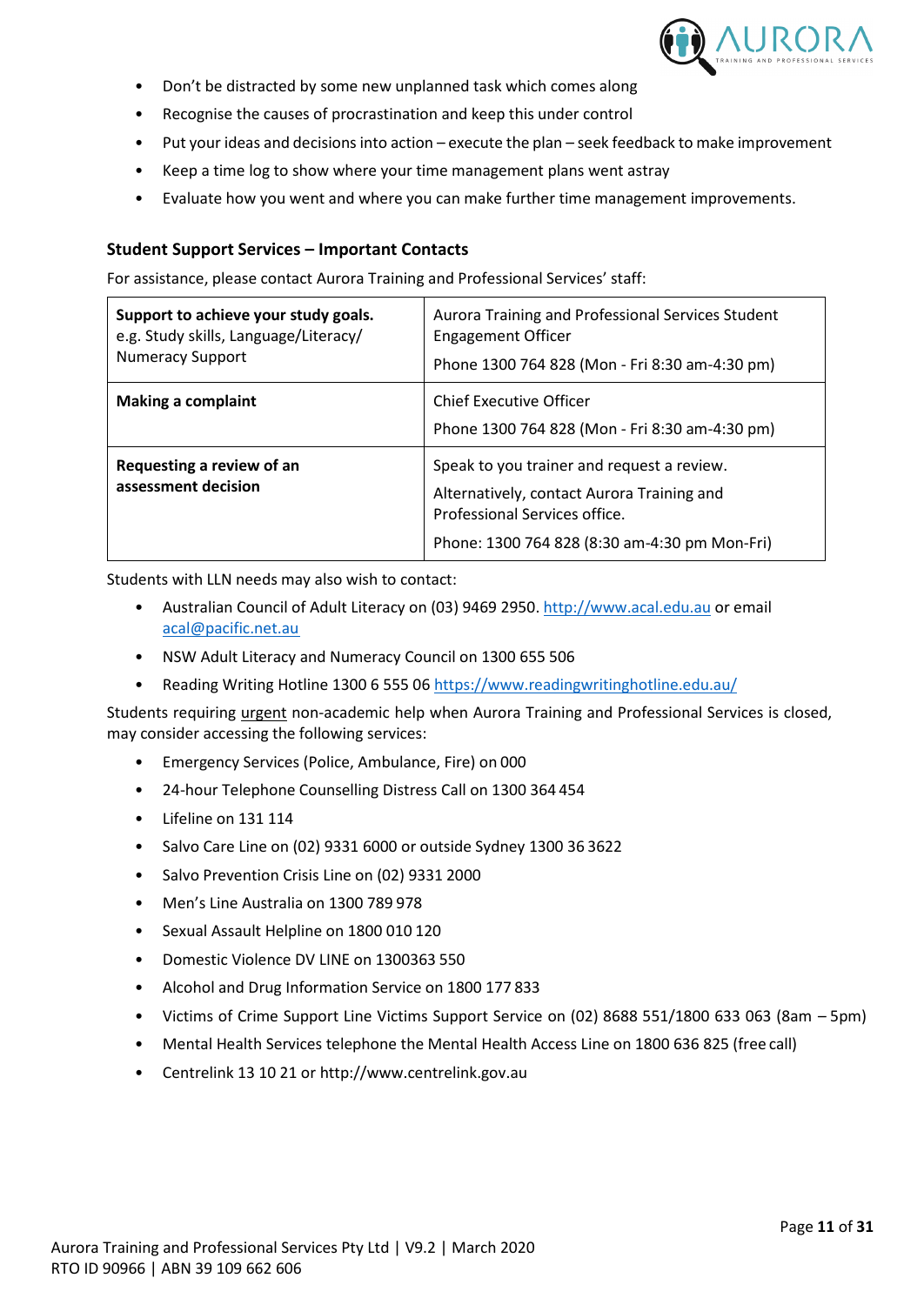

### <span id="page-12-0"></span>**Government Funded Training**

Students (or their employers) may be eligible for funding support from the State or Commonwealth Governments under a range of training support and incentive programs. Applicants for Aurora Training and Professional Services courses are made aware of funding opportunities and what funding is provided by the Government accordingly, as well as exemptions/concessions that may apply.

Aurora Training and Professional Services available government funding schemes (which change from time to time) includes:

- Smart and Skilled Program (NSW only)
- Certificate 3 Guarantee/Higher Level Skills (QLD only)

Your RTO representative will discuss the eligibility criteria, fees and Refund Policy and any further funding information for these schemes with you prior to your enrolment.

### <span id="page-12-1"></span>**Supporting Australian Indigenous Students**

The following services may be of assistance to Indigenous students:

**Link-Up NSW** <https://www.linkupnsw.org.au/>

Link-Up (NSW) Aboriginal Corporation was founded in1980 to assist all Aboriginal people who had been directly affected by past government policies. Link-UP (NSW) runs five programs:

- o [Reunification Program](http://linkupnsw.org.au/reunification-2/) [\(https://www.linkupnsw.org.au/reunification/\)](https://www.linkupnsw.org.au/reunification/)
- o [Family-Link](http://linkupnsw.org.au/family-link-2/) [\(https://www.linkupnsw.org.au/family-link-2/\)](https://www.linkupnsw.org.au/family-link-2/)
- o [Hidden Carers](http://linkupnsw.org.au/hidden-carers/) (https://www.linkupnsw.org.au/hidden-carers/)
- o [Community Builders](http://linkupnsw.org.au/community-builder/) (https://www.linkupnsw.org.au/community-builder/)
- o [Royal Commission Counsellor](http://linkupnsw.org.au/royal-commission-counsellor/) [\(https://www.linkupnsw.org.au/royal-commission-counsellor/\)](https://www.linkupnsw.org.au/royal-commission-counsellor/)

**Department of Human Services – Indigenous Australians** 

<https://www.humanservices.gov.au/individuals/indigenous-australians>

Payment and Service finder is found at this link to help you locate services such as:

- o Centrelink
- o Medicare
- o Child Support

### **Nepean Community Centre**

<https://www.nepeancommunity.org.au/>

Email: [info@nepeancommunity.org.au](mailto:info@nepeancommunity.org.au)

Facebook:<https://www.facebook.com/NepeanCommunity/>

Koolyangarra Aboriginal Child & Family Centre, 1 Kington Place, Cranebrook NSW 2749

Ph: 02 4729 3907.

Postal Address: PO Box 17, Cranebrook NSW 2749

**Aboriginal Employment Strategy (AES)**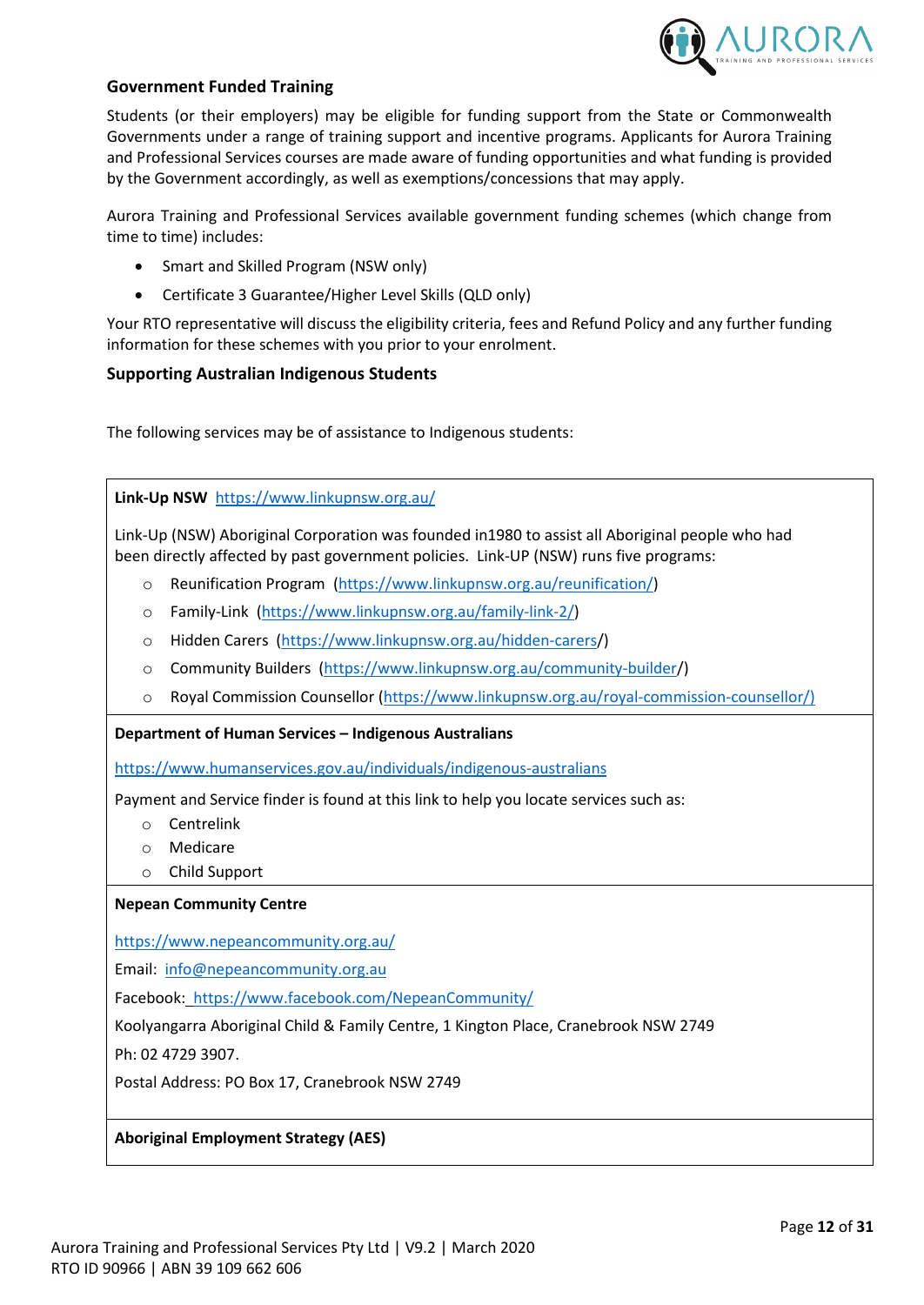

AES offers a unique service to support Aboriginal and Torres Strait Islander people into careers and walks along with them during their employment journey to provide advice, mentoring and other specialist support.

Suite 3, 295 High Street, Penrith NSW 2750

Phone 9852 2700

Facebook: <https://www.facebook.com/AESPenrith/>

Aurora Training and Professional Services Student Engagement Officer can assist and support you in your learning journey with us. Phone: 1300 764 828 between the hours of 8:30am-4:30pm

# <span id="page-13-0"></span>**Student Selection, Enrolment and Induction**

Aurora Training and Professional Services is committed to ensuring that Student selection processes are fair and equitable and consistent with workplace performance, competency level and the requirements of the government specified Training Packages and relevant curriculum requirements. Dependent on the program, we will also review your eligibility to access a government subsidised place, as each funded program has differing eligibility criteria. If you are not eligible, the Aurora Training and Professional Services team will advise you of other fee payment options, for your consideration.

We do not discriminate on grounds of gender, ethnicity, religion, political belief, family responsibility, sexuality, social or educational background.

Enrolment criteria in selected courses or programs may have entry or pre-requisite requirements which are clearly publicised. Pre-entry assessment are used to determine whether applicants have appropriate LLN skills to enable a successful outcome in their chosen course. h

Selection into training programs is based upon the Student:

- Satisfying applicable funding body criterion or opting for fee-for-service arrangements
- Meeting required pre-requisite qualifications and experience, including LLN skills
- Agreement to abide by the organisations policies, procedures and code of conduct, as outlined in this Student Handbook
- Payment of any initial and agreed fees and charges.

### <span id="page-13-1"></span>**Admission Refusal**

Applicants refused admission to the course can submit an appeal regarding that refusal. Applicants should contact Aurora Training and Professional Services office directly or refer to the grievance and appeals process located in this Handbook.

### <span id="page-13-2"></span>**Enrolment and Course Orientation**

Students are required to complete an Enrolment Application form. When your enrolment application is received, it is assessed, and you will be advised of your acceptance or non-acceptance into the course. Induction and orientation are provided to Students at enrolment.

All Students participate in a Course induction or orientation prior to starting their training program either in person or over the phone. Induction includes a brief review of information contained in this Handbook – it is important that you have read through this Handbook and are ready with any questions to clarify any areas of concern.

Other information provided will include enrolment details, terms and conditions of enrolment, course/program structure, training plan (where an accredited course is undertaken), training facilities and resources, attendance/participation requirements and assessment procedures, as well as the additional support services we provide. Training plans are your contract of study and these may be updated as you proceed through your course, but only with your permission. If you have any questions or are not sure about any aspect of your course before you begin your training, please ask your Trainer or Student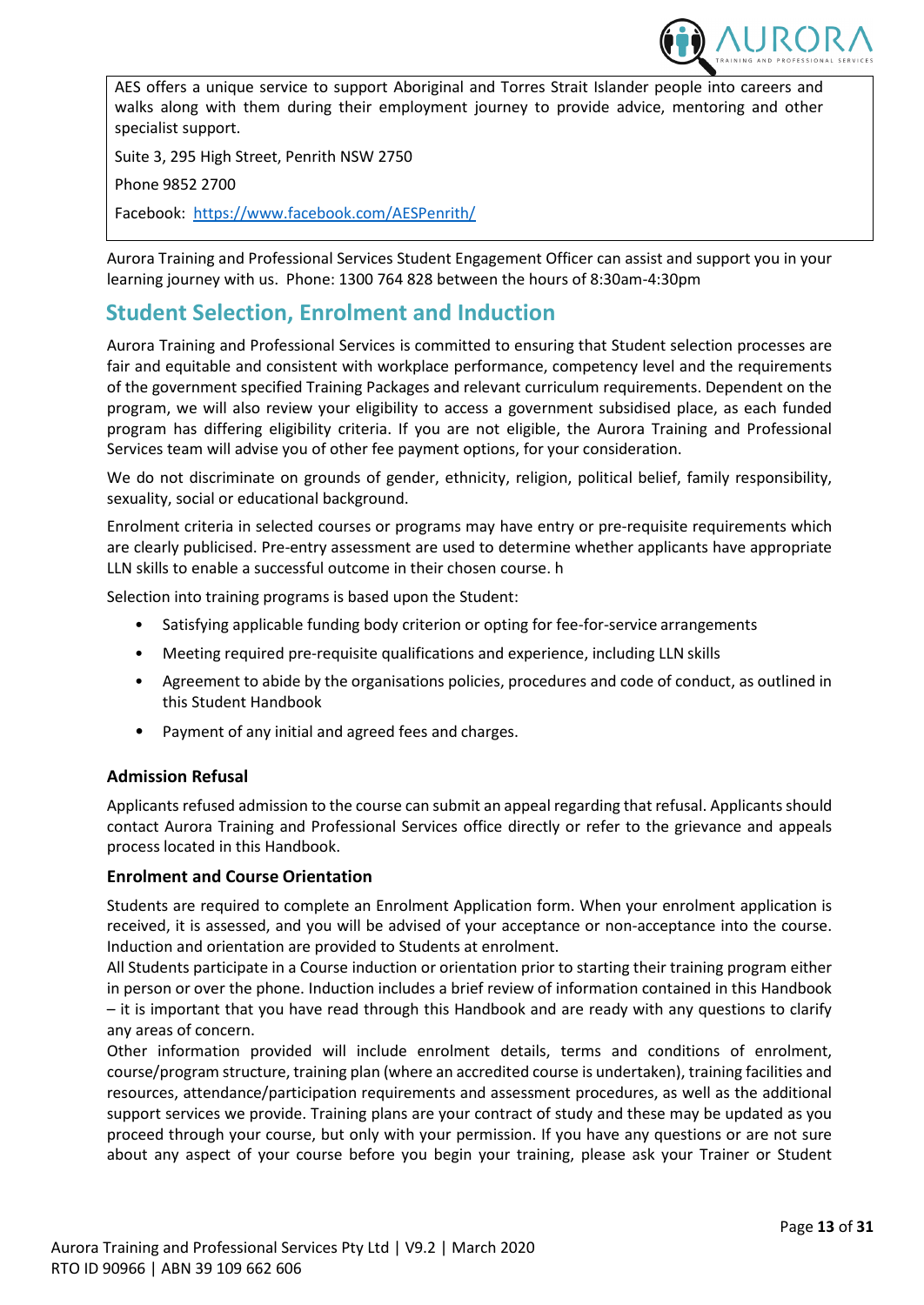

Engagement Officer for further information. You will most likely meet your Trainer/s either face-to-face or through online communications.

### <span id="page-14-0"></span>**Unique Student Identifier (USI)**

A USI is required by all Australians undertaking nationally recognised training. It allows students to link to a secure online record of all qualifications gained regardless of the provider. This system was implemented by the Australian Government in 2015, it will show student achievements from 1 January 2015 onwards.

As an RTO, Aurora Training and Professional Services cannot issue Certificates or Statements of Attainment without a USI. Therefore, it is mandatory that all students supply their USI upon enrolment.

If you do not have a USI, please visit [https://www.usi.gov.au/students/create-your-usi f](https://www.usi.gov.au/students/create-your-usi)or more information, and instructions on how to apply.

### <span id="page-14-1"></span>**Consumer Protection**

Aurora Training and Professional Services is committed to ensuring the protection of the rights of its Students as Consumers and in providing accurate information in the marketplace. We apply a systematic approach to our consumer protection strategy, and we have processes and systems in place for the transparency of operations to protect our consumers.

Aurora Training and Professional Services will provide the training and support necessary to allow the Student to achieve competency, provide a quality training and assessment experience for all customers, provide a clear and accessible feedback and consumer protection system including an identified Consumer Protection Officer (RTO's CEO) and maintain procedures for protecting consumers' personal information. Aurora Training and Professional Services Consumer Protection Policy covers the following strategies:

- The provision of information
- Protection of fees paid in advance
- Withdrawal from your course and refunds
- Complaints and appeals system
- Customer feedback
- Protecting personal information
- Discontinuance of training

### <span id="page-14-2"></span>**Provision of Information**

Aurora Training and Professional Services provides information to Students and clients that is transparent and accurate about our services and performance. Students can make informed decisions about their training and assessment requirements and enter a training pathway that is suitable and free from discriminatory barriers.

Prospective Students are provided with pre-enrolment information including any pre-requisite and eligibility requirements, census dates, fees for the training program they wish to enroll in as well as accurate and ethical marketing.

Students are provided with a variety of modes in which to access information required to protect their rights relevant to consumer protection through information and induction sessions and available in written and electronic information.

Where a Student is under the age of 18 years a Parent or Guardian is encouraged to attend information sessions and must co-sign all enrolment forms. For more information, see the Student Selection, Enrolment and Induction section.

### <span id="page-14-3"></span>**Protecting Fees being Paid in Advance**

Aurora Training and Professional Services acknowledges that it has a responsibility to protect fees paid by Students in advance of their training and assessment services being delivered. To meet our responsibilities Aurora Training and Professional Services will not accept payments of more than \$1,500 (no GST applies) from each individual Student prior to the commencement of the course. More information about Aurora Training and Professional Services Fees and Charges and Refund Policies are found in this Student Handbook.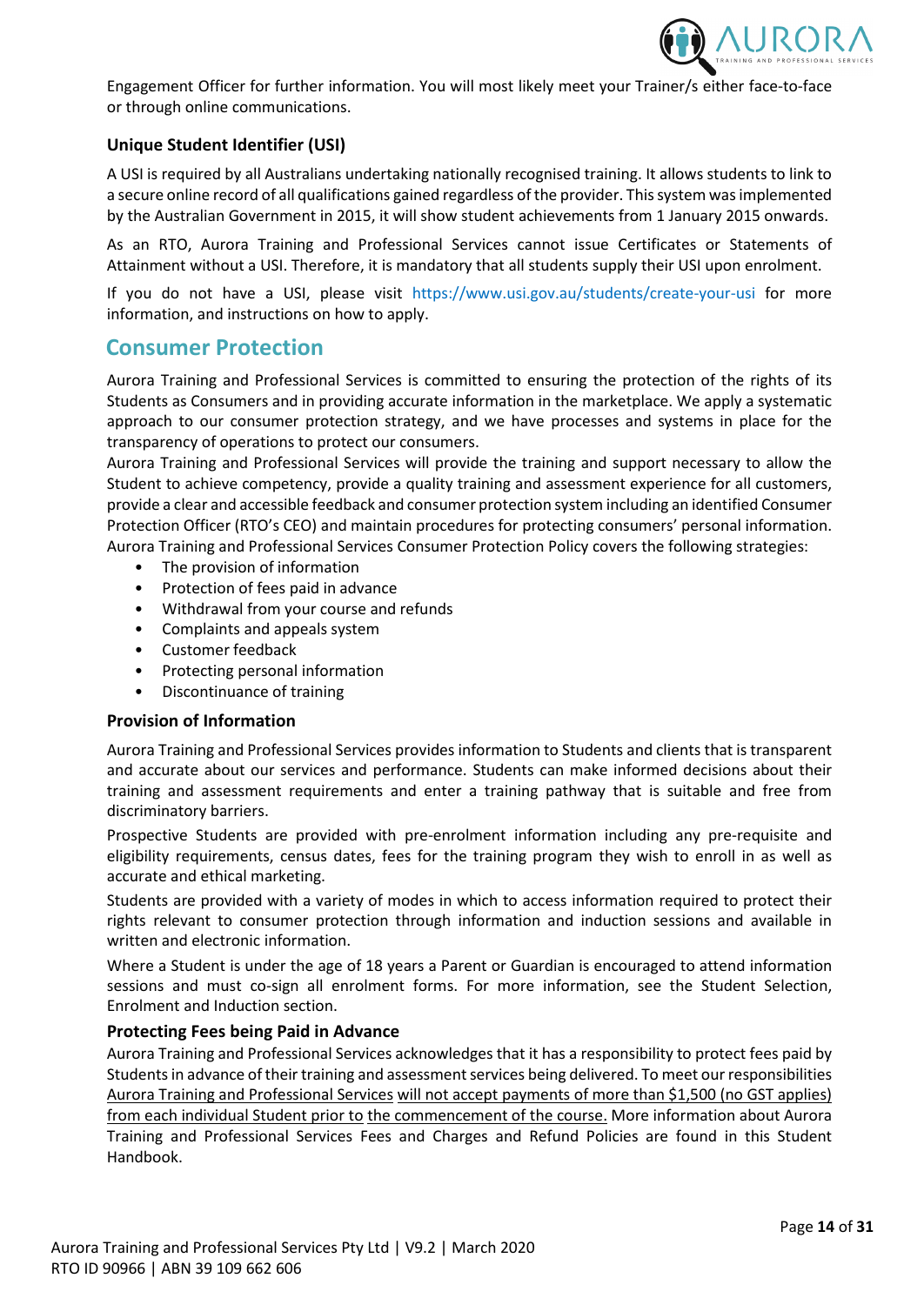

In addition, all Students will receive an itemised invoice which clearly outlines the fees and any additional charges that the Student must pay to participate in their course. This invoice is issued as part of the application process and it is the Student's responsibility to check and clarify any items of which it is unclear as to their purpose in undertaking this program.

### <span id="page-15-0"></span>**Withdrawing from your Course and Refunds**

Should you decide that this is not the course for you, Aurora Training and Professional Services has in place a Student Withdrawal procedure, available on website. Should you decide to withdraw, you will need to follow this procedure, by completing the Aurora Training and Professional Services Withdrawal Form, which is available on our website or by contacting one of our offices. As part of your withdrawal, you may be eligible to receive a refund, in line with Aurora Training and Professional Services Refunds Policy in this Student Handbook.

### <span id="page-15-1"></span>**Complaints and Appeals**

Aurora Training and Professional Services strives to provide its customers with quality services and outcomes, and if a complaint does arise Aurora Training and Professional Services has in place a Grievance, Complaints and Appeals Policy and Procedure that provides appropriate mechanisms and services for Students and other stakeholders to have complaints and appeals addressed efficiently and effectively. We are committed to act on each substantiated complaint, concern or appeal. This policy is available on our website.

Aurora Training and Professional Services use a systematic approach to deal with complaints, concerns and appeals. All concerns, complaints and appeals are dealt with fairly, honestly, without bias and in a professional and fully documented manner.

Students may make a complaint about both academic and non-academic matters which may include (but are not limited to):

- Post-enrolment processes (including induction, orientation and enrolment)
- Quality of training offered (trainers/assessors, resources and facilities)
- Academic issues (intervention strategy, assessment and attendance)
- Access and handling of student records
- Treatment received from staff including course Trainers/assessors and other students.

A written record of all complaints and appeals is maintained, including the details of lodgment, response and resolution. The nature of the matter will be used as part of Aurora Training and Professional Services continuous improvement process and as part of its commitment to ensuring high levels of training service excellence are maintained across all its RTOs.

Note that a student's enrolment will be maintained while the complaints and appeal process in ongoing and will not be jeopardised in any way. **Any complainant must commit to acting in good faith throughout the process and be willing to work towards a resolution as promptly as possible**.

All complaints are to follow Aurora Training and Professional Services Complaint Policy found on our website. If a Student requires help with understanding this process, they should contact Aurora Training and Professional Services office for assistance.

### <span id="page-15-2"></span>**Complaints and Appeals Lodgment**

- Students**should** attempt to resolve the matter locally and with the person involved. Please advise your Trainer/Assessor of your concern and seek their advice.
- If the complaint is about your trainer you should in the first instance, bring the complaint to their attention and try to resolve the issue amicably. If this is not possible, you may escalate your complaint – refer to the next step.
- Where an issue cannot be resolved in the first instance, it may be escalated by sending/emailing a completed Complaint Lodgment Form. This form can be provided by your Trainer/Assessor, by contacting Aurora Training and Professional Services office or accessed through Aurora Training and Professional Services website:

[https://auroratps.edu.au/Grievances-Complaints-Appeals.pdf.](https://worksavvy.edu.au/Grievances-Complaints-Appeals.pdf) The completed form should be emailed to Aurora Training and Professional Services [info@auroratps.edu.au](mailto:info@worksavvy.edu.au) and addressed to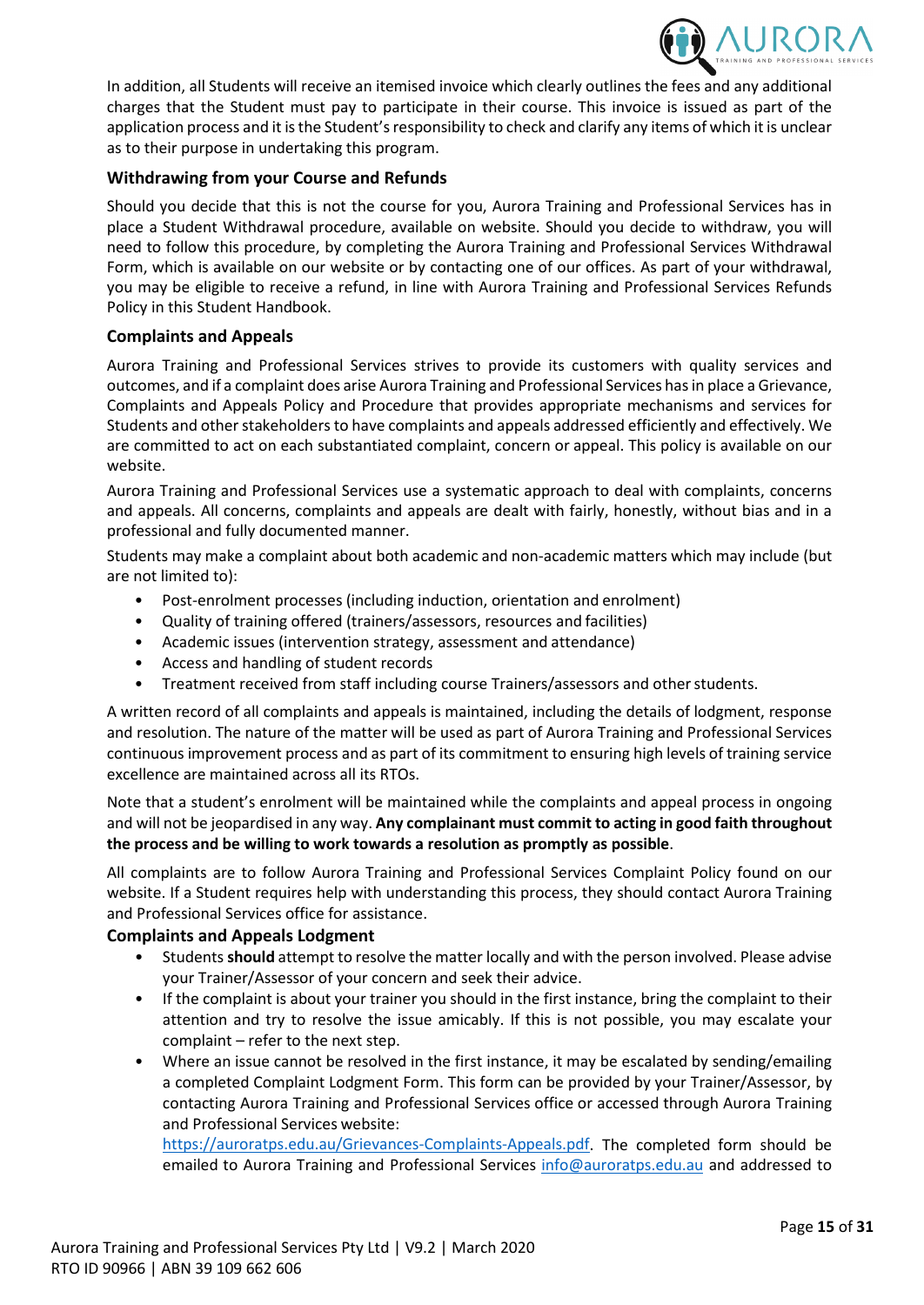

the Chief Executive Officer (CEO).

- Where an assessment result cannot be resolved with your Assessor, it may be escalated by emailing a completed Assessment Outcome Lodgment Form to [info@auroratps.edu.au.](mailto:info@worksavvy.edu.au) The form can be provided to you by your Trainer/Assessor, Aurora Training and Professional Services office or accessed through the website: [https://auroratps.edu.au/assessment-outcome-appeal](https://worksavvy.edu.au/assessment-outcome-appeal-lodgement-form.pdf)[lodgement-form.pdf](https://worksavvy.edu.au/assessment-outcome-appeal-lodgement-form.pdf)
- You will receive confirmation of receipt of your complaint within 48 hours.
- Aurora Training and Professional Services will attempt to resolve any complaints, concerns and appeals fairly and equitably within 10 working days from receipt of notice of complaint.
- Where more than 30 calendar days are required to process and finalise the complaint or appeal, the complainant or appellant will be notified in writing including reasons why more than 30 calendar days are required. Updates will be provided to the complainant or appellant on the progress of the matter.

### <span id="page-16-0"></span>**Complaints Resolution/Assessment Appeals Resolution**

- The Grievance, Complaints and Appeals Policy and Procedure is located on our website. Please read this document as it explains the complaints resolution process and your right to appeal a decision made.
- In the case of an assessment appeal, an internal review of the assessment will be initially undertaken by one of Aurora Training and Professional Services' qualified assessors, upon receipt of a formal and written request for a re- assessment is received by the Student and within ten (10) working days. Students who are not satisfied with the complaint/appeals handling by Aurora Training and Professional Services may refer their complaint to the National VET Regulator, ASQA, on 1300 701 801 or if enrolled in a NSW Smart and Skilled funded qualification, you may contact the Department's Customer Support Centre on 1300 772 104.

### <span id="page-16-1"></span>**Feedback**

Aurora Training and Professional Services is committed to providing quality training and assessment and collecting Student feedback and evaluation. Students are encouraged to provide their feedback to their Trainers informally and to put any feedback in writing through the Contact Us page on the website. In addition, students are asked to provide feedback through a number of internal and external surveys including the ASQA Learner Questionnaire and the NCVER Student Outcome Survey.

### <span id="page-16-2"></span>**Protecting Personal Information**

Aurora Training and Professional Services collects personal information for the purpose of: employment or education, satisfying legal obligations, administration, to keep employers informed of the Student's progress in the course of study, allow the RTO to discharge its duty of care and in order to meet government reporting requirements.

Aurora Training and Professional Services abides by the Australian Privacy Principles and takes reasonable measures to protect the privacy of individuals and staff in line with state and federal legislation. Under the Australian Privacy Principles, the Student or staff member can access their personal information and may correct inaccurate or outdated information about them. Students will have access to all information held on them.

For more information, please see the Privacy Policy, on our website, in this Student Handbook or please contact our office.

### <span id="page-16-3"></span>**Discontinuance of training**

In the event the RTO can no longer deliver the qualification and classes cannot continue, the RTO will advise the learners of alternate arrangements made to finish their qualifications.

### <span id="page-16-4"></span>**Change of Address, Name or Contact Details**

We provide our Students with course updates and other related activities through emails, phone and formal letters. It is essential that we have your correct name and contact details while you are enrolled with us so that we can notify you as quickly as possible should we need to do so about your course.

If you change address, name or contact details after enrolment, please notify Aurora Training and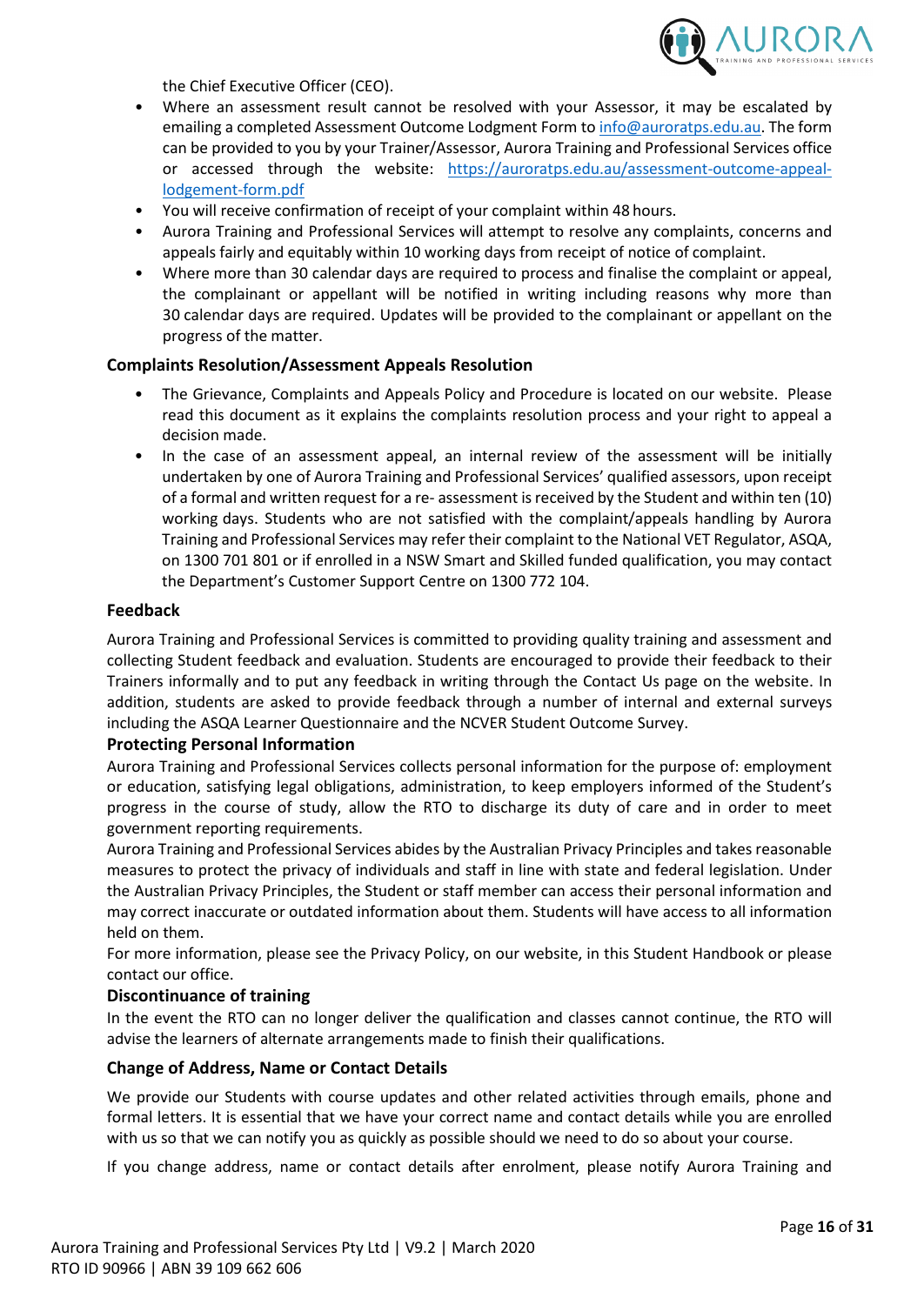<span id="page-17-0"></span>

Professional Services within seven days. Our contact details can be found at the front of this Handbook. If a certificate or Statement of Attainment is lost in the mail due failure to update our records, a reissuance fee will apply. See our website, Fees & Charges for details.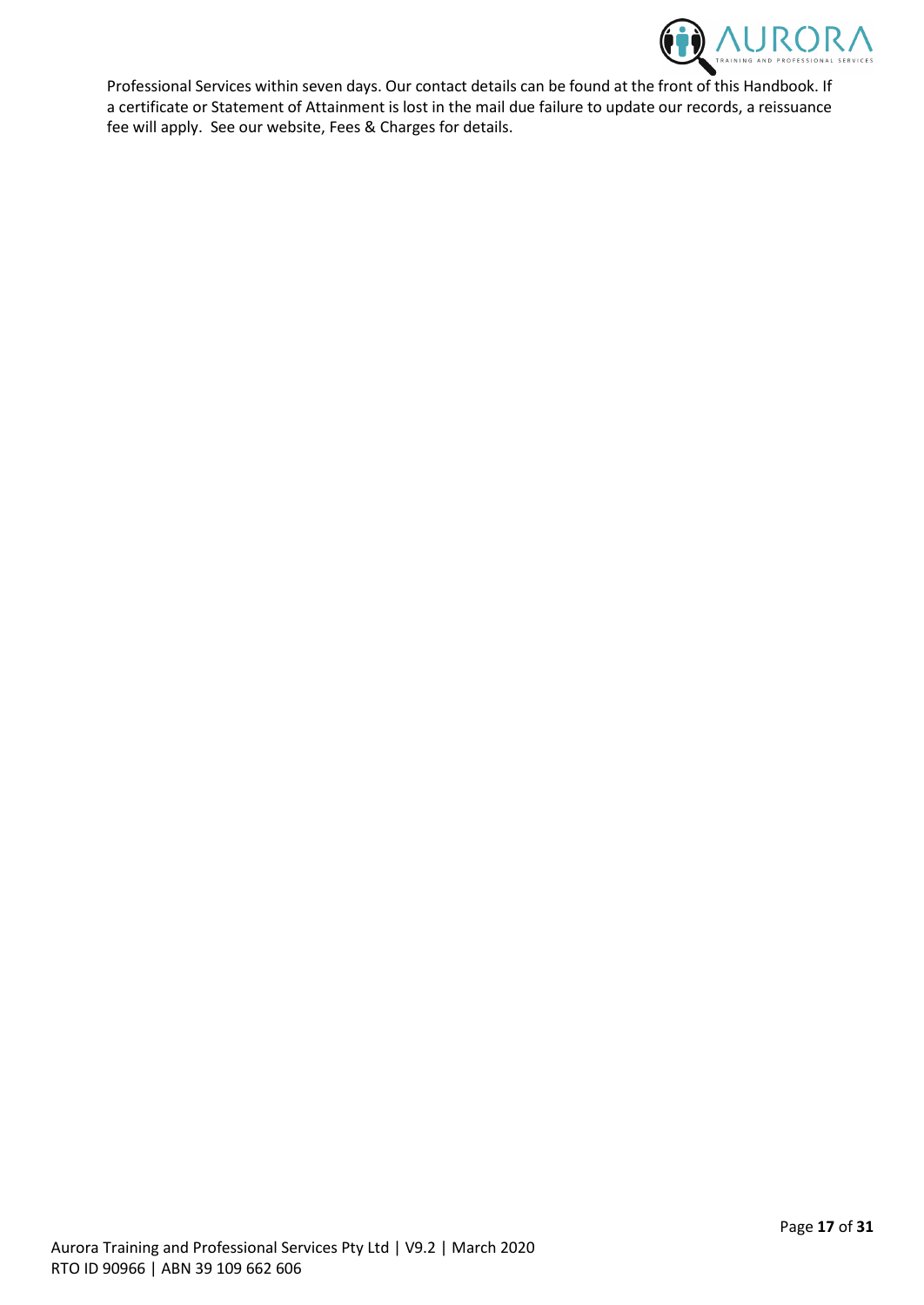

# **Course changes**

### <span id="page-18-0"></span>**Deferment of Studies**

Once you have enrolled and commenced in a course, you can generally not defer studies, except on compassionate grounds or compelling circumstances unless you can provide a registered medical practitioner's certificate or documents proving other exceptional circumstances, including bereavement.

In some circumstances, trainees may also apply for an extension or temporary suspension with the consent of their Employer. The appropriate application form must be submitted to the State Training Authority for approval. Your Trainer, our Student Engagement Officer or Australian Apprenticeships Support Network (AASN) provider can advise you about the process and issue you with the form.

Every effort will be made to assist you to continue training where possible, however deferment of studies can be no longer than 12 months from the date of receipt of formal written notice. Transfer to another program or deferment can only be done through written request and negotiation with Aurora Training and Professional Services.

To request a deferment, email your request t[o info@auroratps.edu.au.](mailto:info@worksavvy.edu.au) You will receive a formal response within five (5) working days of submission of your request for a deferment of studies.

Please note – Aurora Training and Professional Services has the right to refuse a Student's request for a deferment of study. Should this occur, the Student has the right to follow Aurora Training and Professional Services' Complaints and Appeals procedure (as outlined within this Student Handbook and on our website).

A deferment will not trigger a refund of any fees and charges incurred to date and will be banked for the Student's return to study. However, no further payment of fees or charges will be required during any period of approved deferment of study. Students that do not recommence training within a 12- month period of deferral will be reported as discontinued in accordance with state contractual requirements.

### <span id="page-18-1"></span>**Course Transfer**

Transfer from one course to another will result in the initial course being cancelled and a new enrolment in the transfer course. All implications of such a transfer must be thoroughly explored before deciding to transfer to another course. These will be explained to you by your Trainer or our staff.

We are required to notify third parties (AASN and Employer for trainees, and government Departments for Students in funded training). Should the transfer be likely to incur additional course fees and charges, you will be advised at the time of notifying us of your decision to transfer. There is no administration/application fee for a course transfer.

From time to time, accredited qualifications change to ensure that they are keeping abreast of the latest industry requirements and new courses replace older ones, known as superseding qualifications. This is a government initiative and one that must be followed by Aurora Training and Professional Services.

If you are enrolled in a superseded course/qualification, Aurora Training and Professional Services may transfer you across to an updated course/qualification if you are not able to complete your studies prior to the course/ qualification becoming superseded.

Sometimes, the newest course/qualification may require you to undertake a longer program of study. If your circumstances do not allow you to do so, please talk to your Trainer or contact Aurora Training and Professional Services.

Transferring across to the updated course/qualification from a superseding qualification is at no further cost to a Student.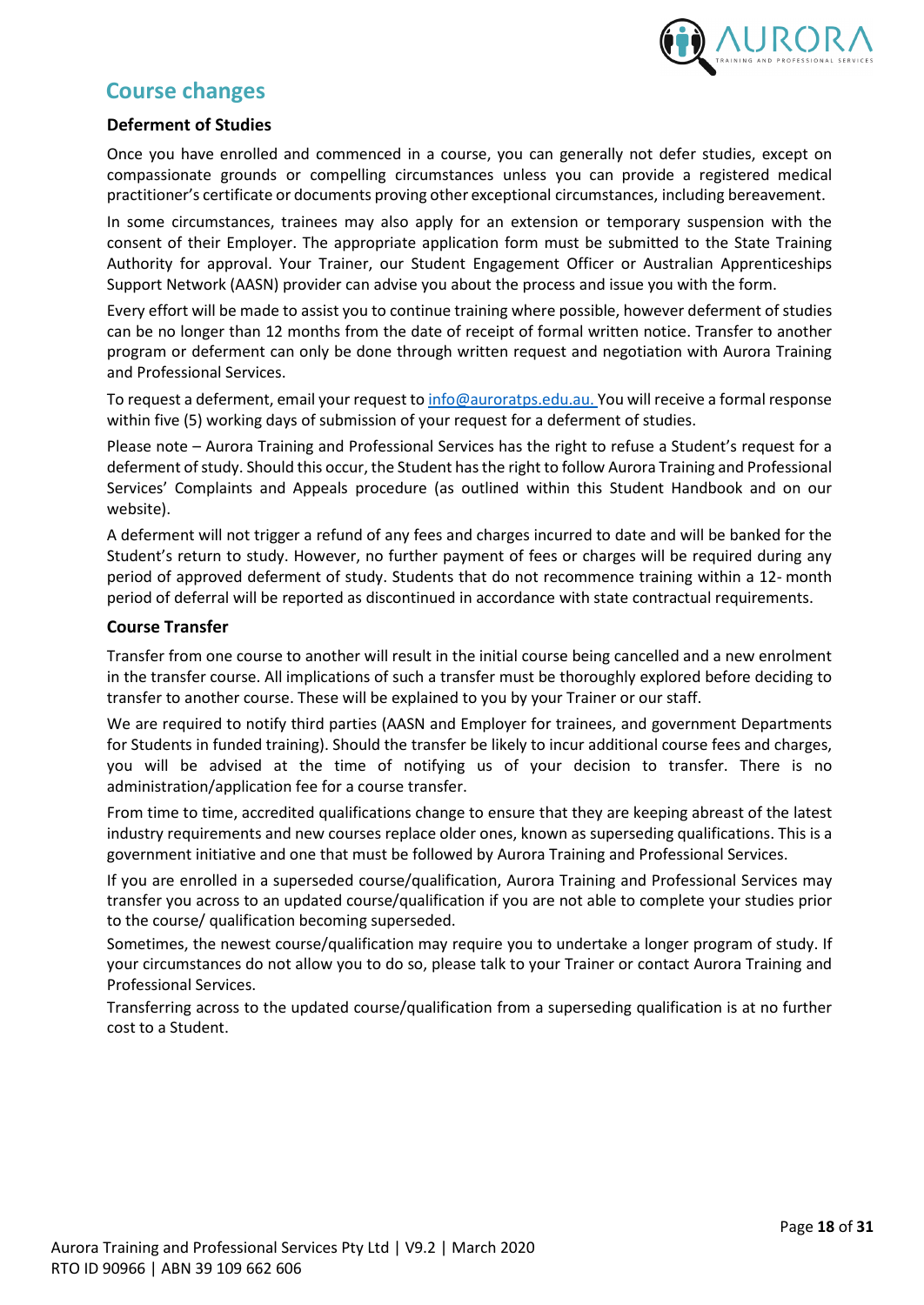

### <span id="page-19-0"></span>**Obligation to Recognise Qualifications and Statements of Attainment (Credit Transfer)**

It is our obligation to recognise qualifications and statements of attainment issued by other RTOs which align to your proposed course of study. This is known as Credit Transfer (CT). However, you must provide us with permission to verify your achievements with the issuing RTO if we are unable to verify your qualifications with the USI portal.

To apply for Credit Transfer, you will need to complete the Credit Transfer Application Form and submit to Aurora Training and Professional Services with the required supporting certified documentation and permission.

There is no Student charge to administer a CT of qualifications and Statements of Attainment from another RTO. Once your CT has been established, all fees and charges for the approved unit(s) will be deducted from your overall course fees and charges.

### <span id="page-19-1"></span>**Recognition of Prior Learning (RPL)**

The term RPL (*Recognition of Prior Learning*) applies to the recognition that you have acquired skills and knowledge previously through formal training, work experience and/or life experience. This skills acquisition can be measured against the competency performance that you are expected to demonstrate in your current course. When you have looked at the competency criteria for your course and believe you already have some or all the required skills, knowledge and ability, you can apply for recognition of prior learning.

Knowledge and skills can be acquired in a variety of ways, through:

- A formal learning process, such as attending school or completing a short course
- Work experience, such as being taught on the job how to do something
- Life experience or personal experience, such as a hobby or experience at home. There are no limits on where or how you acquired the skills.

You will be asked to complete a formal application and provide evidence as part of your application. This evidence may take a variety of forms and could include certification, references from past employers, testimonials from clients and work samples. The RTO must ensure that the evidence is authentic, valid, reliable, current and sufficient.

The RPL process is as follows:

- The Applicant is informed of the course content and of the existence of an RPL process prior to/or at the time of enrolment.
- Applicants are invited to verbally discuss their basis for an RPL application initially. The purpose of this is to prevent poorly supported claims from being made and to ensure that the potential RPL Applicant is fully aware of the RPL process.
- If the Applicant decides to proceed with the RPL process then, upon payment of the prescribed fee, they will be issued with an RPL kit, containing:
	- $\circ$  an RPL application form, outlining the information about the application and the units of competency they are making claim for.
	- $\circ$  a guide to the portfolio of evidence that the Student will need to amass as well as the detailed information they will need to provide to support their claim for RPL.

There is a cost to administering an RPL process, based on the review and assessment of the Applicant's portfolio and, in some instances, practical skills. RPL fees are charged based on the actual cost of services to be provided and are determined on a case by case basis. Applicants are advised of the fees at the time of application.

For any subsidised or Funded program, you should discuss arrangements prior to applying for RPL in a subsidised or funded program, as RPL is not funded by such bodies.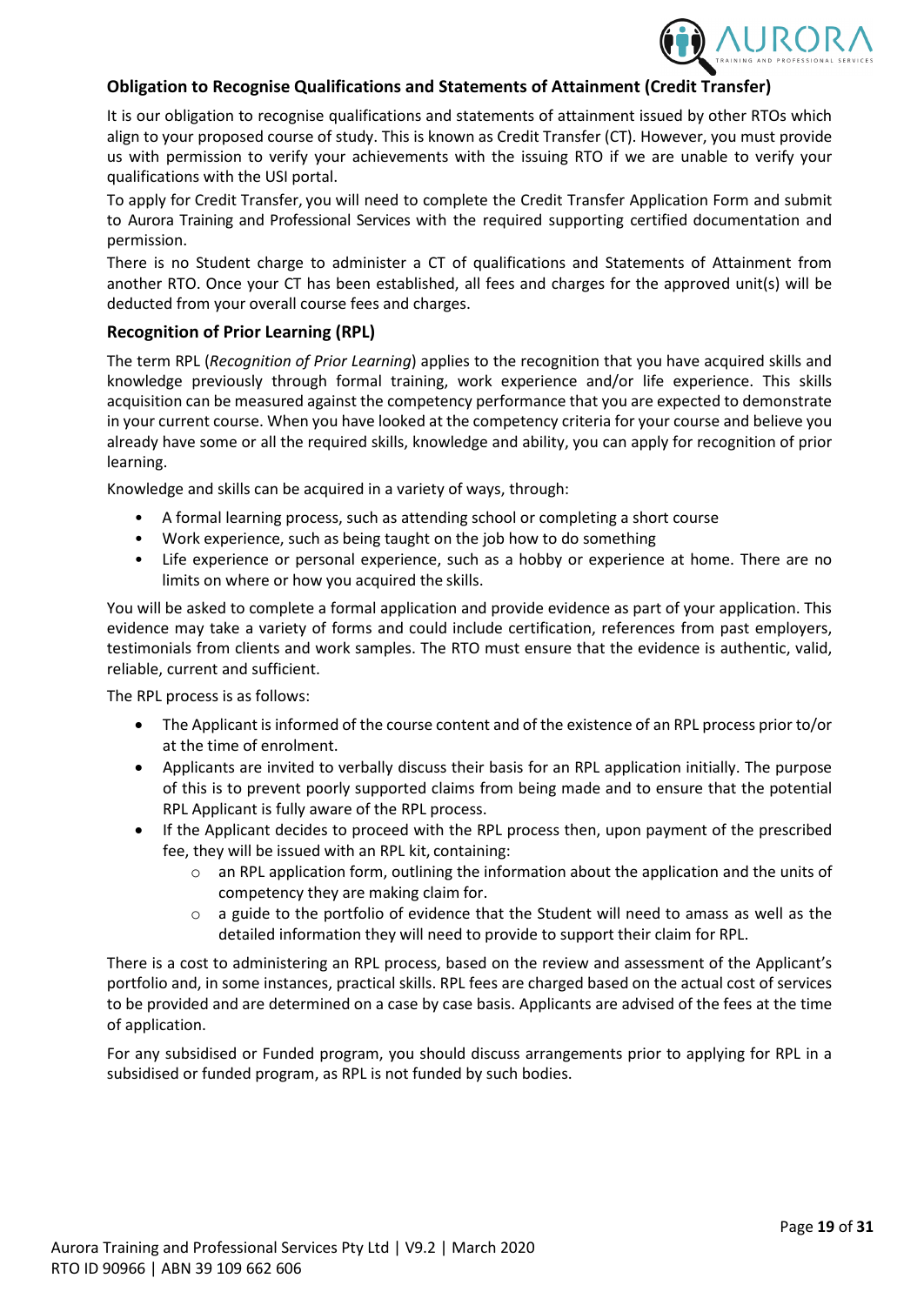

# <span id="page-20-0"></span>**Fees and Charges, including Refunds and Exemptions**

To ensure Students and Employers are well informed of all course fees and refund arrangements prior to enrolment taking place, you will be provided with details of all fees and charges in pre-course documentation and prior to accepting a training proposal or enrolment taking place. You will then receive at least one tax invoice, dependent on the fee payment arrangement in place with you and/or your course ofstudy.

Irrespective of the availability and receipt of government subsidies by an Employer, school or Student, it is a requirement of Aurora Training and Professional Services that where course fees, enrolment fees or other charges are applicable, these must be paid by the specified due dates based on a tax invoice and paid in Australian dollars.

Aurora Training and Professional Services does not accept upfront payment of fees of more than \$1,500 (no GST applies). If the

course fee is more than \$1,500 the Student will commence a payment plan. The balance must be paid prior to the course completion for the Student to graduate. Aurora Training and Professional Services accepts the following methods of fees and charges payment: credit card and direct debit (by Ezidebit) and direct bank transfer. Please contact Aurora Training and Professional Servicesfor payment details.

### <span id="page-20-1"></span>**Traineeships**

Where tuition fees are applied to traineeship training the Employer may be charged the tuition fee on behalf of the Student undergoing the approved Traineeship in accordance with the Training Proposal Agreement signed between Aurora Training and Professional Services and the Employer.

### <span id="page-20-2"></span>**Conditions of Eligible Refunds and Payment**

Please refer to our website, for the Student Fees, Charges and Refund Policy. Any refund is paid directly to the Student or the person originally making the payment.

### <span id="page-20-3"></span>**Non-payment of Fees**

Late fee payment may incur a penalty. Failure to pay the course fees within 14 days of the final notice by either the Student or their Employer may result in any or all the following, until the full amount is paid:

- Suspension from attending/participating in the course
- Inability to graduate and receive your Certificate or Statement of Attainment
- Report of a breach of a Training Contract (Trainees and Apprentices).

Where a Student is more than thirty (30) days overdue with payments, Aurora Training and Professional Services reserves the right to suspend training services until payment is made to bring fees up to date.

### <span id="page-20-4"></span>**Recovery of Outstanding Fees**

For overdue fees, Aurora Training and Professional Services will undertake the following cost recovery steps:

- Contact the Student via phone, email or mail with a courtesy reminder of outstandingfees.
- If there is no contact with / from the Student, then Aurora Training and Professional Services will contact the Student with an overdue payment reminder of the money owing and requestpayment.
- If the Student still has not paid Aurora Training and Professional Services will contact the Student with a finalnotice.
- If all attempts above to contact the Student fails Aurora Training and Professional Services willsend the Student a formal letter of demand.
- If fees are still outstanding then Aurora Training and Professional Services may consider using a debt collection agency to collect the outstanding money, using fair debt collection practices developed by Consumer Affairs. The Student may also be required to pay additional fees associated with the debt collection process.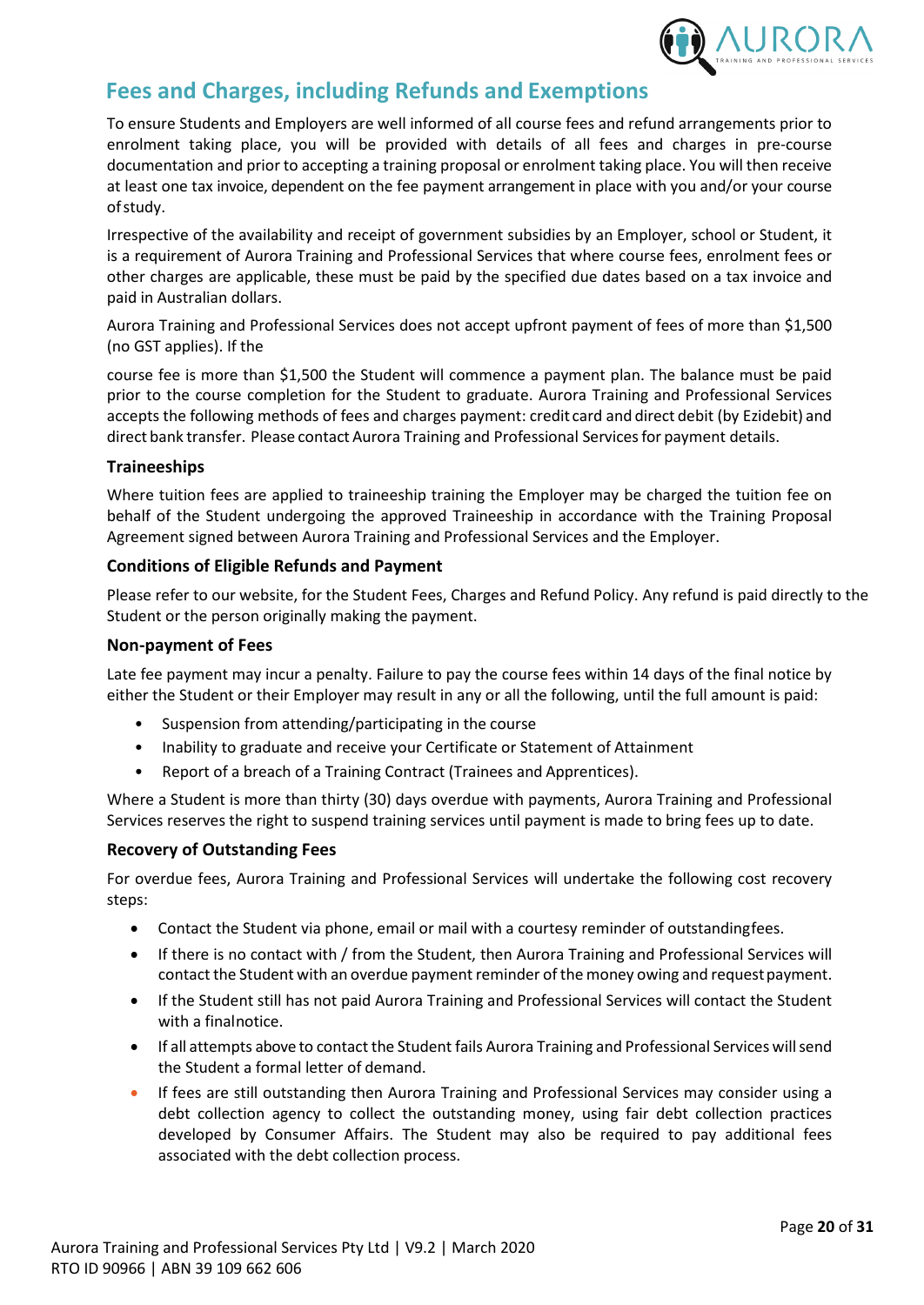

# <span id="page-21-0"></span>**Aurora Training and Professional Services Safe Learning Environment for Students and Staff**

Aurora Training and Professional Services provides an adult learning environment and all staff and Students are expected to act responsibly and to treat all Aurora Training and Professional Services staff, Trainers and fellow Students with courtesy.

It is important that Students also act responsibly and understand acceptable social interaction and standards in all communications.

It is expected that staff, Trainers and Students will work in a manner which displays respect for others and for property and enabling the safety of all. It is also expected that they will show diligence in their work, honesty in all dealings with each other and other parties, and respect for the privacy of others.

Staff, Trainers and Students will conduct themselves in a manner which respects the laws of Australia, including the state laws and the regulations of statutory bodies.

The Policies and Procedures of Aurora Training and Professional Services also form an important part of the Code of Conduct. It is expected that all Students will:

- Ensure arrival on time for any face-to-face teaching, to return by the stated times after breaks and not to leave early without prior notice and good reason.
- Leave training rooms clean and tidy.
- Ensure an understanding of the requirements for the assessment of the course or unit.
- Check that holidays, business commitments etc. do not clash with assessment dates.
- Notify Aurora Training and Professional Services of any change in address or personal details.
- Maintain a high standard of behaviour whilst undertaking educational activities and refraining from any activities that may result in damage to property or unduly interfering with the comfort or convenience of other participants.
- Refrain from behaviour that may disrupt or interfere with the teaching or learning of others.
- Observe always all safety, health and hygiene requirements, including appropriate dress, footwear and personal protective equipment.
- Take responsibility to identify and inform your Trainer or our staff about any individual learning needs
- Keep Trainers and Coordinators informed of any difficulties that may be interfering with their learning or where they may need some extra assistance.
- Check the assessment requirements for each subject including due dates and number of assignments.
- Be aware of, and meet, the Trainers' expectations in relation to submitting assignments, attendance, communication, negotiation and problem-solving strategies.
- Comply with Aurora Training and Professional Services 's policies that may impact you.
- Conduct themselves appropriately always whilst a Student with Aurora Training and Professional Services.

### **Breaches of the Code of Conduct shall be dealt with under Aurora Training and Professional Services' Disciplinary Policy and Procedure**.

Should a Student believe that another Student, staff member or related person to the Student's study is not behaving in accordance with this Code of Conduct, the Student has the right to commence the Complaints and Appeals process, as outlined on our website. The Code of Conduct is found towards the end of this Student Handbook.

### <span id="page-21-1"></span>**General Health and Well-Being**

Aurora Training and Professional Services is committed to providing a safe and healthy work environment for the protection of its staff and Students. We encourage continual improvement of the workplace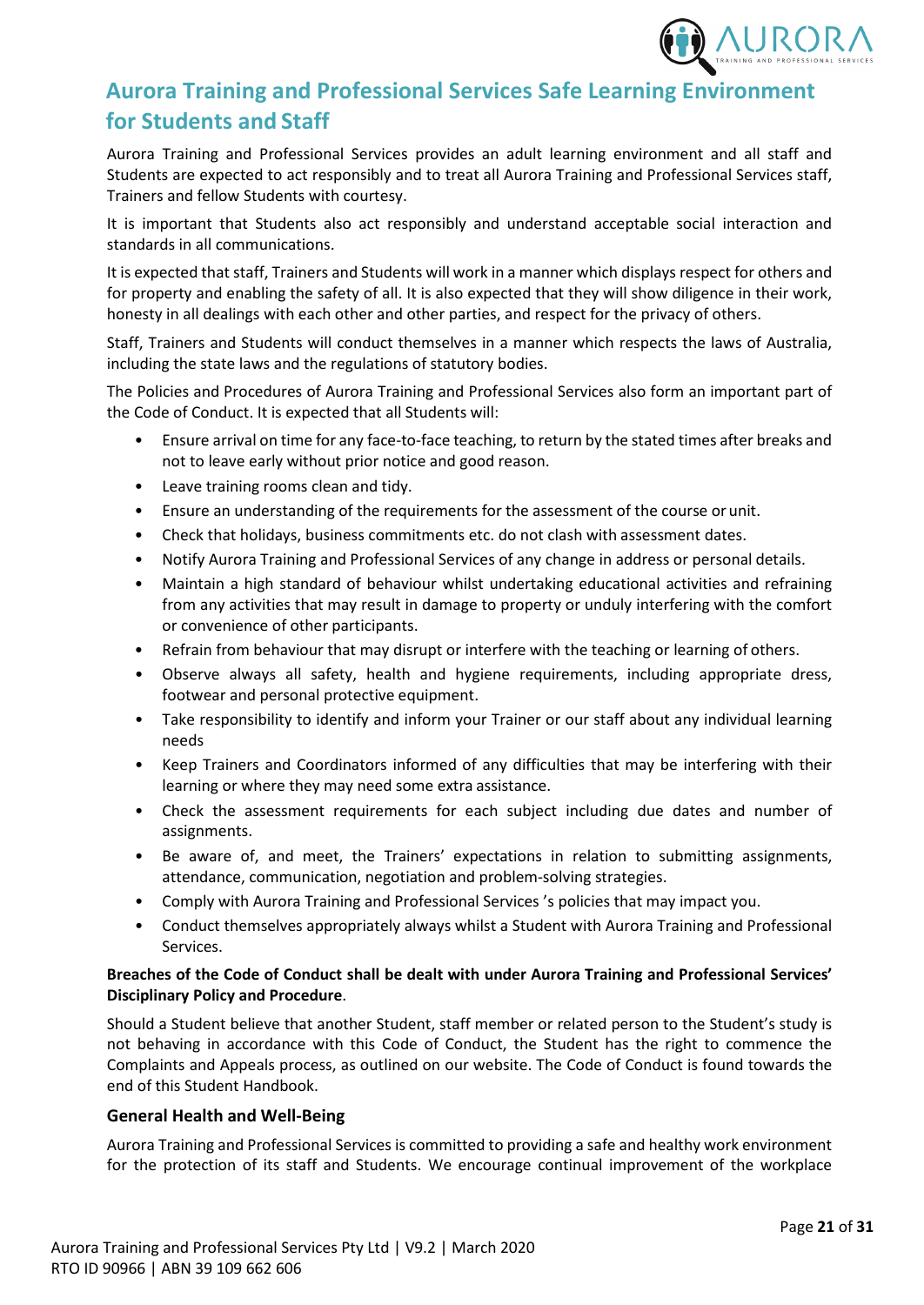

through the reduction and control of hazards, which may result in injuries to employees and the general public. It is our policy to endorse and practice the provisions of current legislation.

When our Trainers are delivering training and assessment in the workplace, the workplace management is primarily responsible for safety issues. If required, our staff will review the workplace initially and make any recommendations to employers on additional requirements that may be needed.

Students must take care of their own health and safety and that of their fellow workers/Students to the extent of their capability. *This means you must follow all safety rules, procedures and instructions of course coordinators, Trainers and workplace supervisors and other persons involved during your training activities.* Become aware of your environment and use good ergonomic practices, especially when spending time at the computer for online learning.

Smoking is not permitted inside buildings, and near entrances and exits from public buildings. Make yourself aware of the *NSW Smoke-free Environment Act 2000* and smoking permitted areas both at our sites and your work sites. If you have any concerns about your safety and health, or that of your fellow colleagues, you should immediately report the situation to your Trainer or supervisor.

Out of courtesy for your Trainer and those around you, your mobile phone and iPad/iPod must be turned **OFF** always while in class or group sessions or undertaking on-the-job/workplace training and/or assessment, unless you require these as part of your training. If there is any reason why you must have your phone on, please discuss this with your Trainer prior to class starting.

### <span id="page-22-0"></span>**Alcohol and Drugs**

Alcohol and drug use are a Workplace Health and Safety issue and a hazard. It impairs performance both inside and outside of the training environment or workplace, creating risks for self and others. Employees, Students and Trainees, have a duty to take reasonable care for their health and safety and that of others. The golden rule – **do not present for work (or training) if you are under the influence**.

### **Accidents and Critical Incidents (Trainees, Workplace, and Workshops)**

In the event you have an accident or injury whilst undertaking your training in the workplace, this **must be reported** to your Supervisor immediately or to your Trainer if you are in training at the time. Every injury in a workplace **must be reported**, whether major or minor. This is to ensure adequate protection should there be a recurrence of the injury, or problem arising from, or attributed to, the accident. Complete an Accident Report Form which should be available at worksites. Should the injury require medical treatment, the medical practice must be advised that the injury occurred in the workplace.

### <span id="page-22-1"></span>**Critical Incidents**

Aurora Training and Professional Services has Policies and guidelines designed to ensure appropriate action is taken in the case of a traumatic event or the threat of such event which causes extreme stress, fear or injury. Critical incidents are not limited to, but could include:

- Death/suicide, severe injury or any threat of these
- Serious accident, injury or illness
- **Missing Student**
- Deprivation of liberty, domestic violence, threats of violence, assault, rape/sexual assault drug or alcohol abuse, aggravated burglary, biological or chemical weapons
- Fire, bomb-threat, explosion, gas/chemical hazards, discharge of firearms
- Threat of widespread infection or contamination
- Students or staff lost or injured during fieldwork excursions
- Disruption to operations of Aurora Training and Professional Services
- Serious damage to facilities
- Serious Workplace Health and Safety risk
- Severe verbal or psychological aggression
- Natural disaster.

If the incident is on training premises, the first point of action is to contact emergency services; fire, ambulance or police, as would be the case with other WHS matters.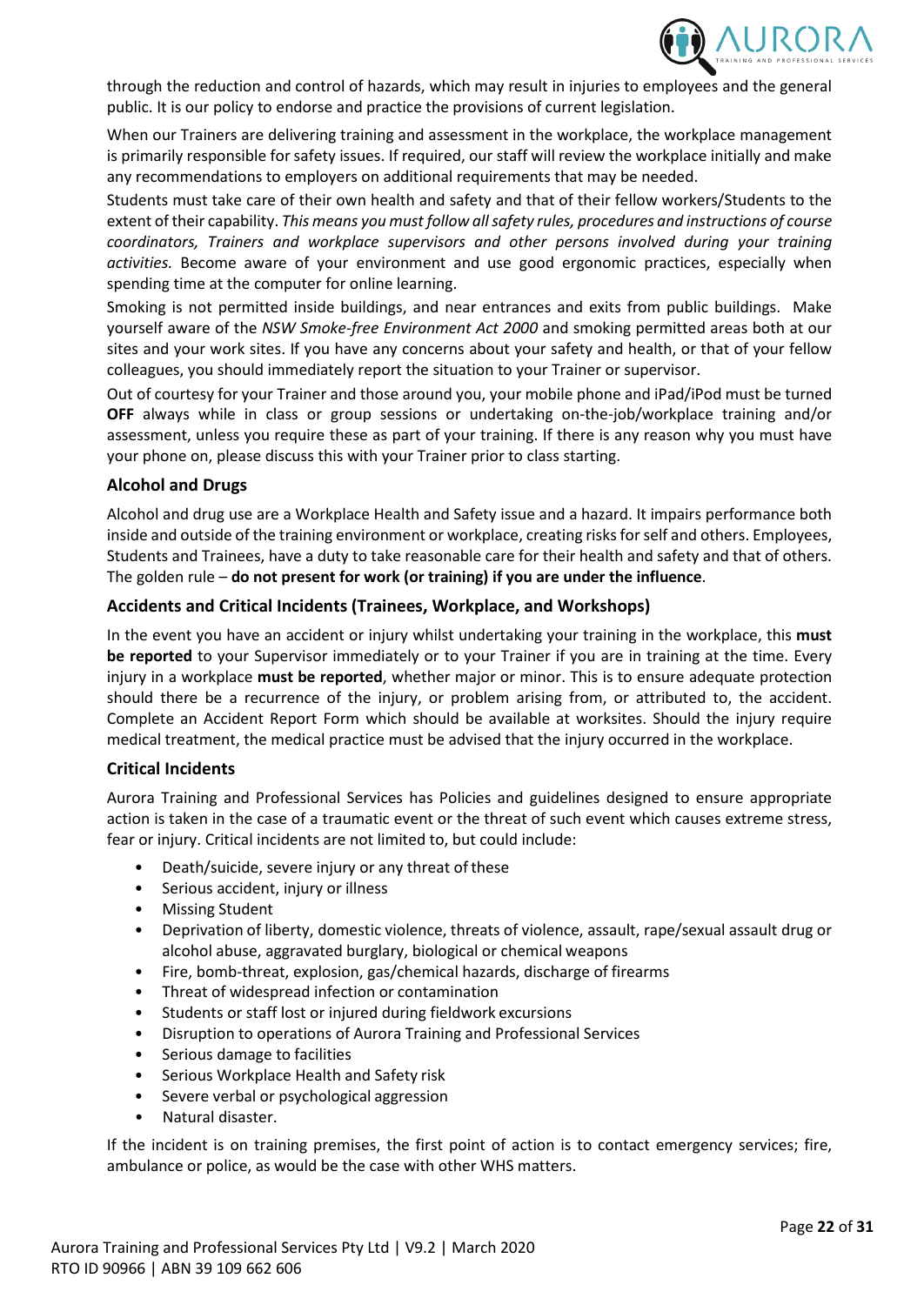

The Aurora Training and Professional Services CEO is to be contacted immediately when an incident involves serious injury, threat to life or property or death through one of the Aurora Training and Professional Services offices.

Should you be experiencing any personal difficulty, Aurora Training and Professional Services will make every attempt to accommodate your needs within our limited capacity.

Aurora Training and Professional Services has a compassionate and understanding approach to the difficulties of our participants. If your needs exceed our capacity, Aurora Training and Professional Services will refer you onto an appropriate external agency.

# <span id="page-23-0"></span>**Studying and Learning in an Ethical Manner**

If you are undertaking the qualification under the auspices of your Employer, you remain subject to the disciplinary policies and procedures of your Employer. In addition, we require you to comply with all lawful directions issued by your Trainer/Assessor.

You are required to observe the highest ethical standards in all aspects of your educational and academic work. Educational and academic dishonesty and all forms of cheating will be penalised and may result in your enrolment being cancelled. Educational and academic misconduct is defined as:

- Copying or attempting to copy someone else's work, or knowingly allowing someone else to copy your work
- Using information prohibited from use in an assessment [copyright material, IP, business restricted material, etc.], except where permitted for study purposes and the source of the information is fully disclosed.
- Submitting work of another person as your ownwork (this includes copying from the Internet)
- Plagiarism using language or ideas from other people without acknowledging the source and claiming it as your own.

### <span id="page-23-1"></span>**Plagiarism**

While collaboration and the sharing of information is encouraged, you must ensure your assignments and assessments are **representative of your own effort, knowledge and skills**. You must not take the work of others and present it as your own.

Plagiarism may result in the assignment / assessment being deemed to be '*Not Yet Competent'* by the Assessor. Students accused more than once of academic misconduct, including plagiarism, may be dismissed or cancelled from their course at the discretion of the CEO.

Plagiarism can take several forms:

- Quoting from a book or an article without acknowledging the source
- Handing in someone else's work as your own
- Stealing and passing off another person's words or ideas and claiming them as your own
- Giving incorrect information about the source of a quotation or idea
- Downloading information from the internet without acknowledging the source
- Copying a section of a book or article and submitting it as your ownwork
- Presenting as a new and original idea or produce something which was derived from an existing source.

# <span id="page-23-2"></span>**Privacy and Freedom of Information**

Aurora Training and Professional Services collects personal information for the purpose of employment or education, satisfying legal obligations, administration, to keep employers informed of the Student's progress in the course of study, allow the RTO to discharge its duty of care and to meet government reporting requirements.

Aurora Training and Professional Services abides by the Australian Privacy Principles and takes reasonable measures to protect the privacy of individuals and staff in line with state and federal legislation.

Under the Australian Privacy Principles, the Student or staff member can access his/her personal information and may correct inaccurate or outdated information about them.

These principles include: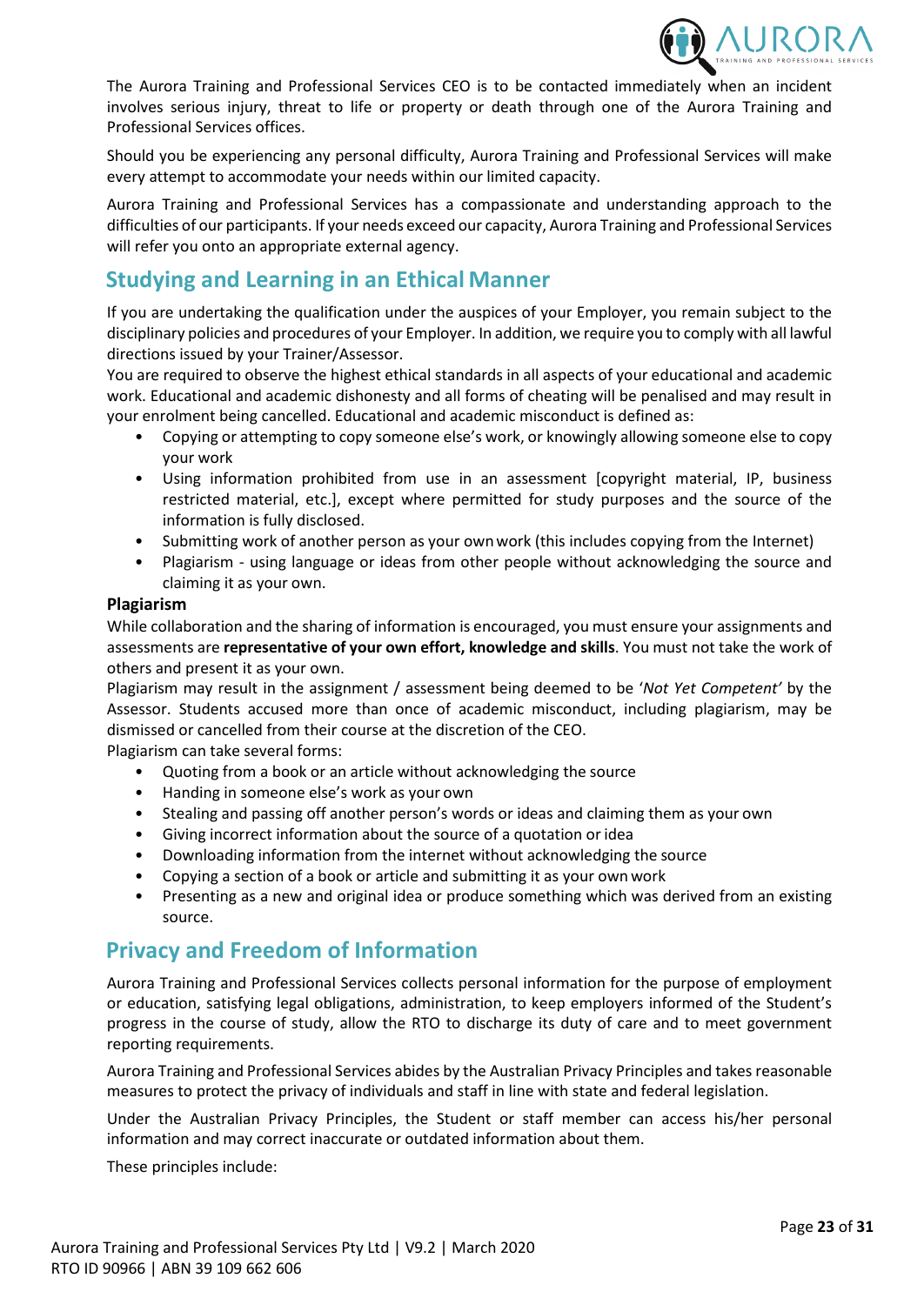

- Non-disclosure of your personal details to any unauthorised person, and
- Non-disclosure of details of training and assessment conducted for any Student to any unauthorised person.

Aurora Training and Professional Services is required to provide Commonwealth and State Government Authorities with Student and training activity data which may include information provided in your enrolment form. Information is required to be provided in accordance with the VET Quality Framework.

Government authorities may use the information provided to it for planning, administration, policy development, program evaluation, resource allocation, data reporting and/or research activities. For these and other lawful purposes, Government Authorities may also disclose information to its consultants, advisers, other government agencies, professional bodies and/or other organisations.

### <span id="page-24-0"></span>**Access to Records**

Aurora Training and Professional Services will retain records of AQF certification documentation and/or statements of attainment for a period of 30 years. Students will have access to all information held on them. Aurora Training and Professional Services will store and use the information appropriately and limit access to only those who have a legal reason to have access to that information, or whom the Student has given permission.

Students who request access to their information will be given full access to the details they want. No cost will be charged for them accessing their information whilst they are enrolled Students. The appropriate form is titled, Participant Record Request form and may be requested from any Aurora Training and Professional Services office.

For access to records, the Student must provide identification (such as licence, passport) either in person or provide a certified copy and the completed form. For more information, please see the *Privacy Policy*.

You have the right to access your current records of participation and progress and any personal information held about you. Dependent on the information being sought, we can provide:

- Training Records including re-issue versions of qualifications and achievement records
- Print-based records such as assessment results from completing a workbook or practical assessment
- Online assessment results.

We aim to provide you an up-to date copy of your training record within five (5) working days of receiving your request.

### <span id="page-24-1"></span>**Issuing & Re-issuing Certificates or Statement of Attainment**

Upon successful completion of your coursework and provided all fees are paid, a Certificate or Statement of Attainment will be issued to you within 30 calendar days of you being assessed as meeting all requirements for the course. This meets the compliance requirements as set for Aurora Training and Professional Services and other RTOs in the Standards for RTOs 2015.

If for some reason Aurora Training and Professional Services ceases to operate whilst you are still enrolled, a Statement of Attainment will be issued to you for the units within the qualification for which you have successfully met requirements.

<span id="page-24-2"></span>Should you require a replacement copy of certification issued by Aurora Training and Professional Services they can apply to have an additional copy(ies) by contacting Student Services and requesting a replacement. Requests for replacement copies of transcript, certificate or Statement of Attainment will incur an administrative charge as detailed on our website, Fees & Charges. Strict identification requirements are in place to ensure authenticity of the student. Re-issuing of certification will be undertaken within five working days, once all checks are undertaken.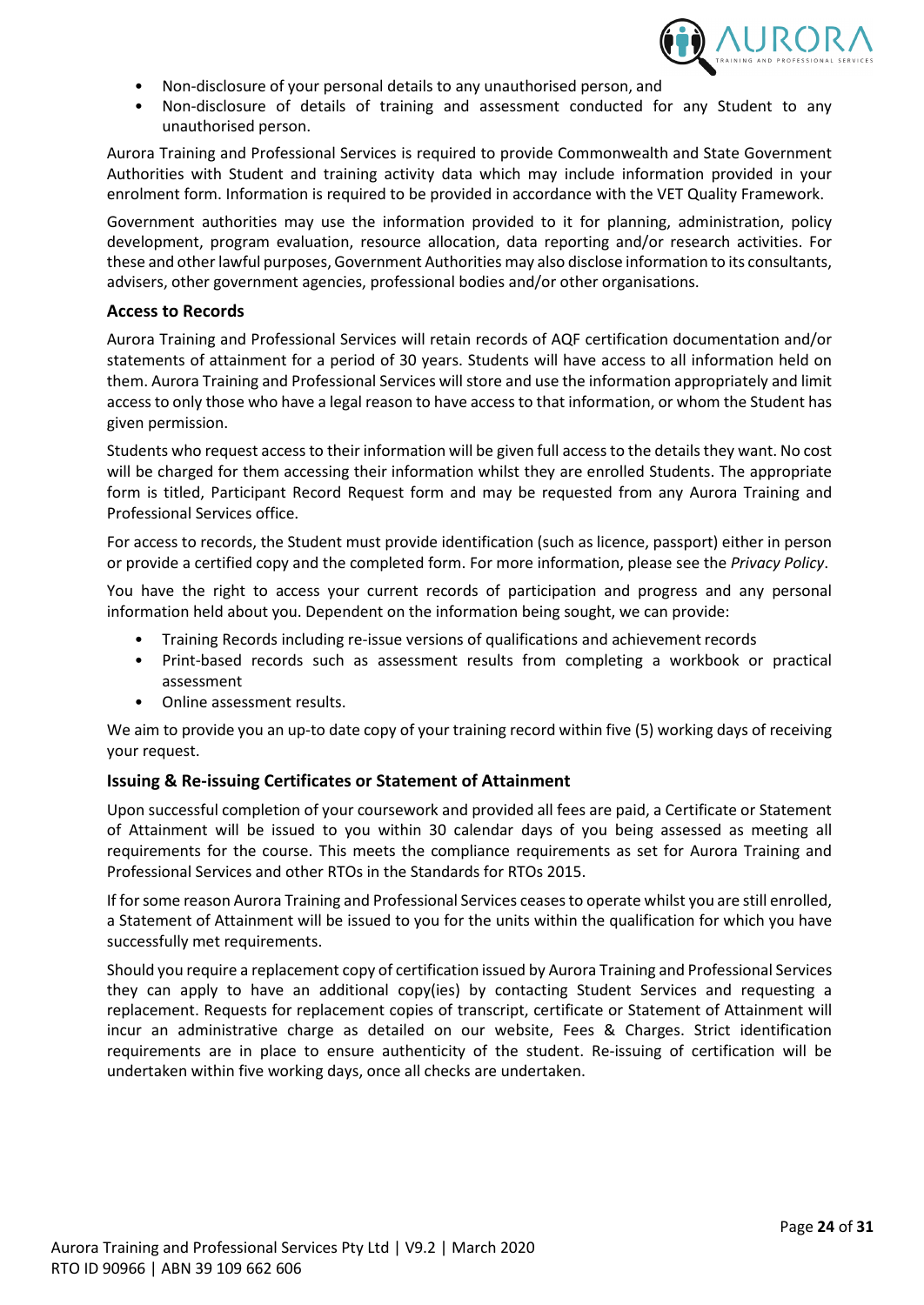

# **Legislation and regulation governing Aurora Training and Professional Services**

Aurora Training and Professional Services is subject to a variety of legislative and regulatory requirements as they relate to training and assessment products and services. Current legislation that effects our operations includes but is not limited to the legislation listed below:

### <span id="page-25-0"></span>**Harassment and Discrimination Policy**

Aurora Training and Professional Services is required under Australian law to ensure that that we provide a workplace that is free from all forms of harassment and discrimination (including victimisation and bullying) so that staff and candidates feel valued, respected and are treatedfairly.

Harassment can be any form of verbal or physical behaviour that is unwanted, unwelcome and unreciprocated that makes the candidate's or any other relevant person's environment unpleasant, humiliating or intimidating for the person who is the target of that behaviour.

If you consider that you have been harassed, you should let the other party know that their behaviour is objectionable and that the behaviour should not be repeated. In an instance where you do not feel comfortable talking to the other party or that party continues with the behaviour, you should speak to your Trainer or the Aurora Training and Professional Services CEO through contacting Aurora Training and Professional Services office.

The right to lodge a formal complaint of misconduct against the harassing person is available. All staff at Aurora Training and Professional Services are made aware of their responsibilities in relation to discrimination and harassment. All forms of harassment and unacceptable behaviour, both overtly and covertly, are not tolerated within any Aurora Training and Professional Services environment and includes:

### <span id="page-25-1"></span>**Racial Harassment**

This may occur when a person is threatened, abused, insulted or taunted in relation to their race, descent or nationality, colour, language or ethnic origin, or a racial characteristic. It may include derogatory remarks, innuendo and slur, intolerance, mimicry or mockery, displays of material prejudicial to a race, racial jokes, allocating least favourable jobs or singling out for unfair treatment.

### <span id="page-25-2"></span>**Sexual Harassment**

This is any verbal or physical sexual conduct that is unwelcome and uninvited. It may include kissing, embracing, patting, pinching, touching, leering or gestures, questions about a person's private or sexual life, requests for sexual favours, smutty jokes, phone calls, emails, facsimiles or messages, offensive noises or displays of sexually graphic or suggestive material.

### <span id="page-25-3"></span>**Discrimination**

Discrimination is identified as treating someone unfairly or unequally simply because they belong to a group or category of people. Equal opportunity laws prohibit discrimination on the grounds of sex, marital status, pregnancy, family responsibility, family status, race, religious beliefs, political conviction, gender history, impairment, age or sexual orientation.

### <span id="page-25-4"></span>**Bullying**

Bullying is unwelcome and offensive behaviour that intimidates, humiliates and/or undermines a person or group. Bullying can verbal abuse, physical assault, unjustified criticism, sarcasm, insult, spreading false or malicious rumours about someone, isolating or ignoring a person, putting people under unnecessary pressure with overwork or impossible deadlines, and sabotaging someone's work or their ability to do their job by not providing them with vital information and resources.

### <span id="page-25-5"></span>**Victimisation**

It is against the law for anyone to hassle you or treat you unfairly because you have made a complaint or for providing evidence or information for a complaint. This is known as victimisation.

<span id="page-25-6"></span>Victimisation is unacceptable and will not be tolerated. It is dealt with under the Discipline Policy and Procedure.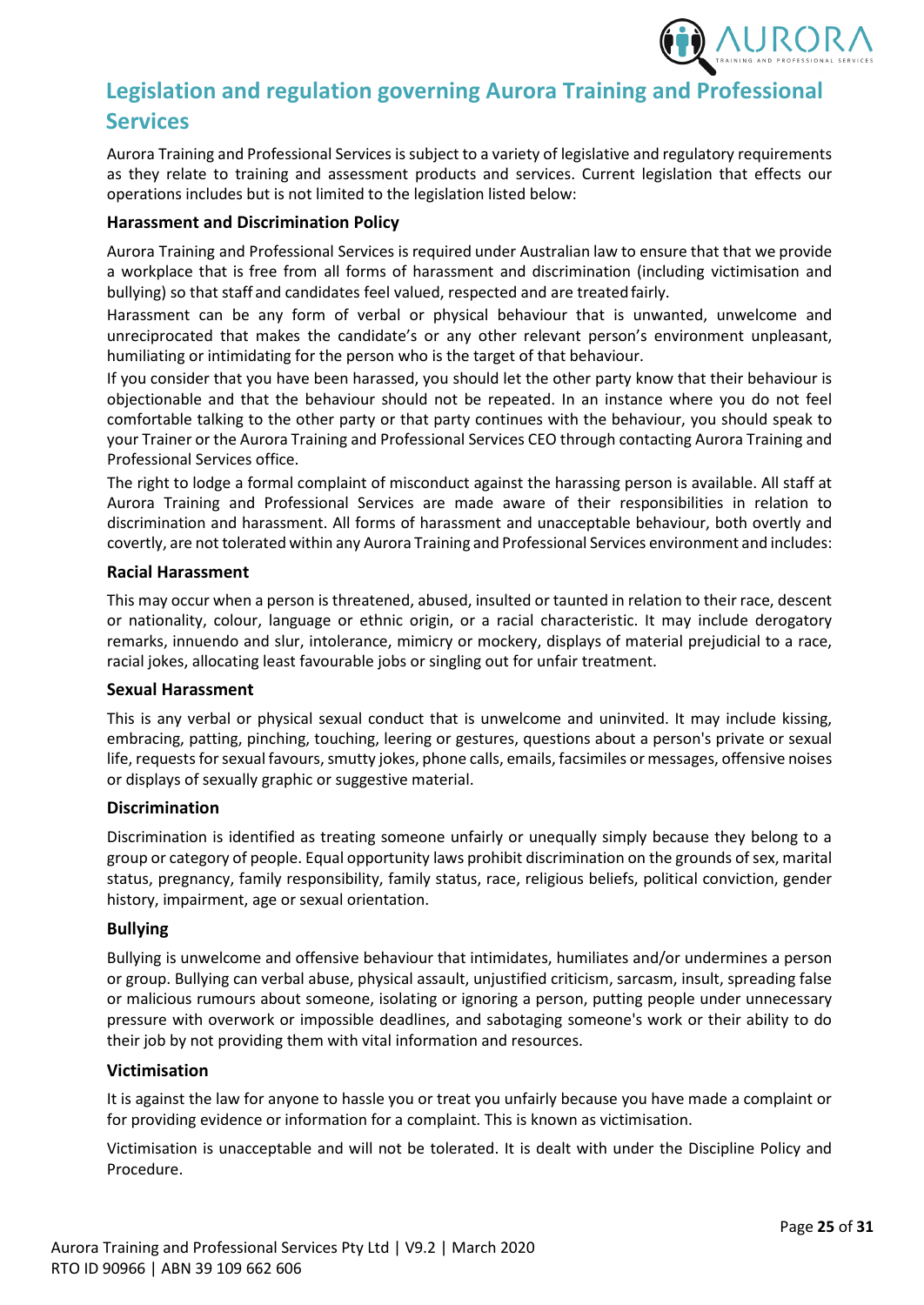

### **Anti-Discrimination Legislation**

The following Acts make it illegal to discriminate against people in employment based on gender, gender preference, race, skin colour, disabilities and religious beliefs:

- Disability Discrimination Act 1992
- Age Discrimination Act 2004
- Equal Employment Opportunity (Commonwealth Authorities) Act 1987
- Racial Discrimination Act 1975
- Sex Discrimination Act 1984.

For information on the Acts and State/Territory specific information, please refer to the table below.

### <span id="page-26-0"></span>**Harassment and Complaints Reporting Processes**

When Aurora Training and Professional Services management are informed of any harassment or discrimination, we have the responsibility to take immediate and appropriate action to address it.

- In dealing with all complaints, the privacy of all individuals should be respected, and their confidentiality maintained.
- Whenever possible, all complaints will be resolved by discussion, cooperation and conciliation.
- Both the person making the complaint, and the person against whom the complaint has been made, will receive information, support and assistance in resolving the issue.
- Harassment or discrimination should not be confused with legitimate comment and advice (including feedback) given appropriately by management or Trainers.
- Students should not make any frivolous or malicious complaints.
- If deemed appropriate, Aurora Training and Professional Services management will report offences to the police.

### <span id="page-26-1"></span>**National Vocational Education and Training Regulator Act 2011**

(Administered by the Australian Skills Quality Authority)

This Act sets out the constitutional roles and functions of the Australia Skills Quality Authority, including those relating to the registration of training organisations, and accreditation of courses.

### <span id="page-26-2"></span>**Privacy Act 1998 as Amended**

For further information concerning the release of "personal information" please see below.

### <span id="page-26-3"></span>**Freedom of Information Act 1982**

The *Freedom of Information Act 1982* gives the public the right to request access to documents held by most commonwealth government departments and agencies including the Department of Education and Workplace Relations. The public are also able to ensure that records held by the Government concerning their personal affairs are not incomplete, incorrect, out of date or misleading. Individual states and territories also have state-based freedom of information legislation that applies to those state or territories.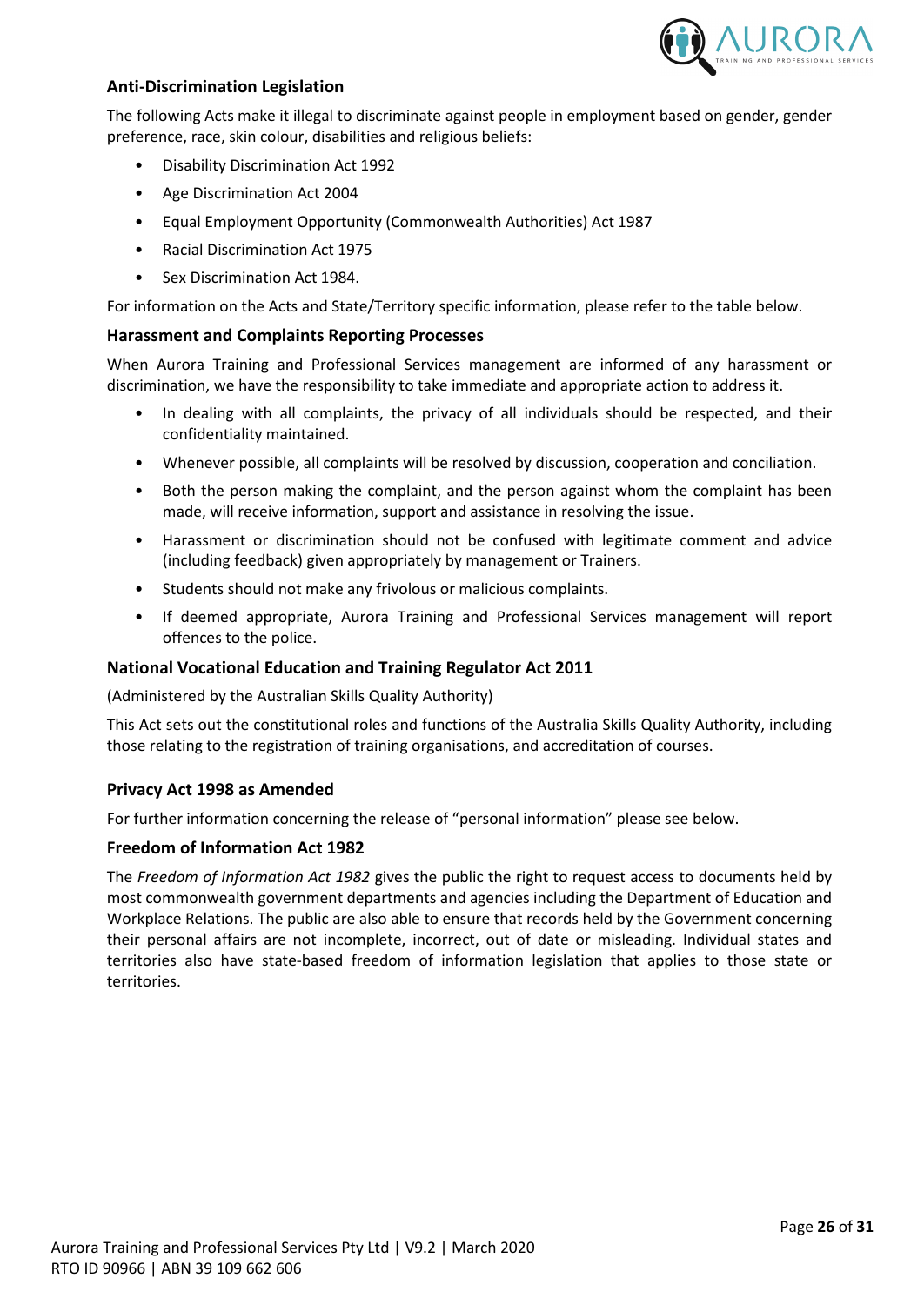

# **Code of Conduct**

### <span id="page-27-0"></span>**Introduction**

Aurora Training and Professional Services is committed to providing a level of service to its clients that demands high ethical behaviour at all times. Training is a personal service that requires staff and subcontractors to act in a responsible manner at all times. The rights, needs and wishes of clients must always be respected.

### <span id="page-27-1"></span>**Application of the Code of Conduct**

Aurora Training and Professional Services has a code of conduct for its staff and students that must be adhered to at all times. The Chief Executive Officer has the responsibility to bring this code of conduct to the notice of all staff and students, and ensure it is adhered to. The management of Aurora Training and Professional Services will deal with breaches of the code of conduct. Performance appraisal, where implemented, will include consideration of the code of conduct.

### <span id="page-27-2"></span>**Basic Principles of Conduct**

It is expected that staff and students will work in a manner which displays respect for others and for personal and company property. It is also expected they will show diligence in their work, honesty in all dealings with each other and other parties, and respect for the privacy of others. Staff and students will conduct themselves in a manner which respects the laws of Australia, including the states and the regulations of statutory bodies. The policies and procedures of Aurora Training and Professional Services also form an important part of the code of conduct.

It is expected that all staff and contractors will:

- Communicate with all students, colleagues and stakeholders in a manner that displays professionalism, courtesy and respect
- Work to the best of their ability at all times.
- Take reasonable steps to ensure there is adequate protection of confidential information.
- Comply with intellectual property guidelines.
- Ensure the safety of colleagues and students by reporting any matters that may threaten the safety of others or that may pose a risk of damage to property.
- Conduct their assessment and training duties in accordance with the requirements of their position and in accordance with the learning materials, training package requirements and other guidelines for the qualification.
- Deliver training fairly and courteously to all students without bias or prejudice.
- Provide assessment and feedback in accordance with Aurora Training and Professional Services' policies and procedures.
- Provide support and educational guidance to students in a timely and responsive manner.
- Perform their work duties diligently and provide reports and feedback to the manager as requested.
- Be available for staff meetings, professional development and training updates
- Provide for the accurate retention of records as required by the training organisation.
- Act in accordance with relevant laws and agreements that are applicable to Aurora Training and Professional Services.
- Comply with any lawful and reasonable direction given by a person who has authority to give such a direction.
- Report fraud or corrupt conduct to the Chief Executive Officer of Aurora Training and Professional Services or external authorities.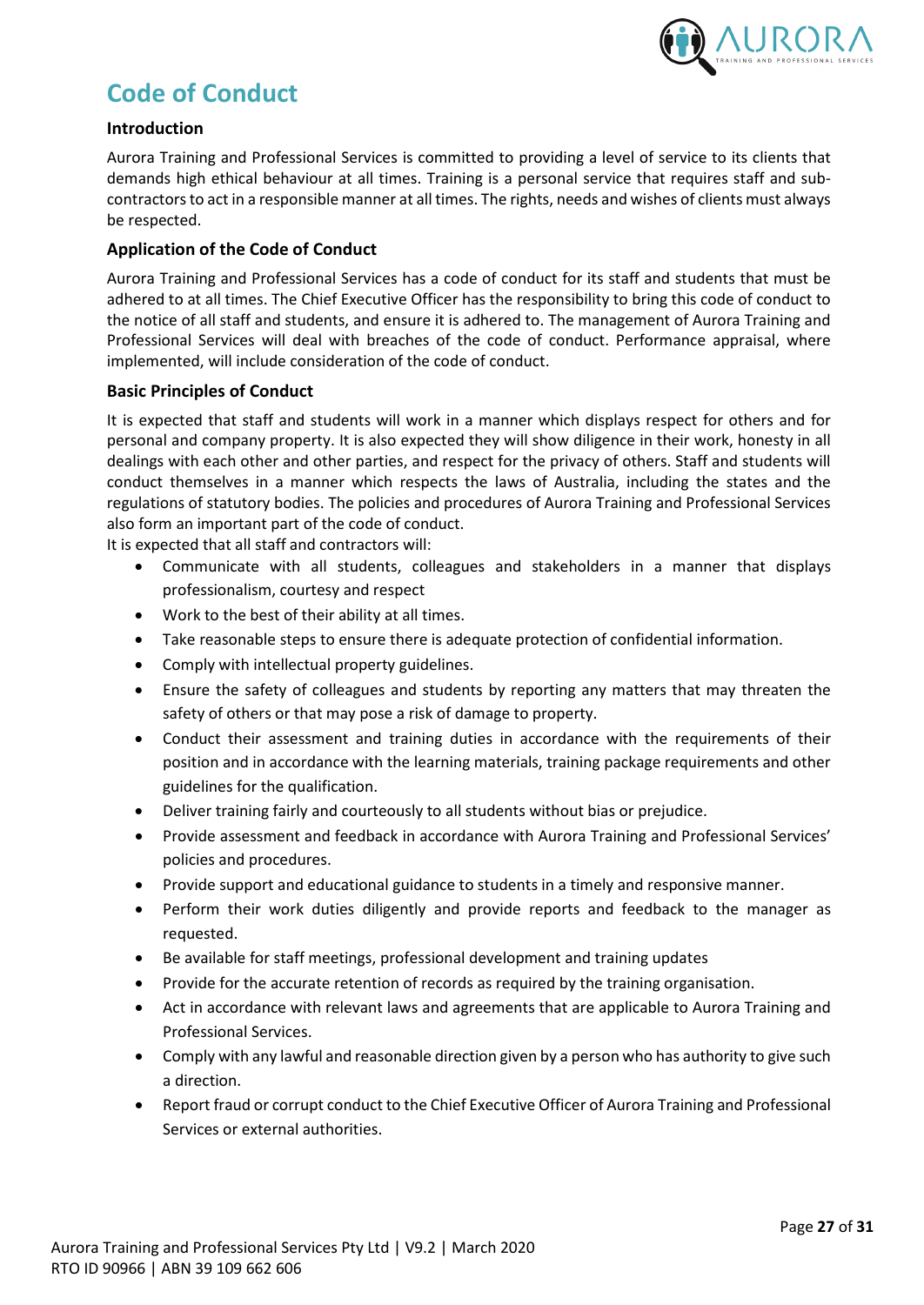

- Observe legislation and Aurora Training and Professional Services policies in relation to discrimination on the grounds of gender, sexuality, race, religion, age, disability and/or marital status.
- Provide a safe workplace free from bullying and intimidation. If bullying is experienced or witnessed, it should be reported to Management of Aurora Training and Professional Services as soon as possible.
- Take reasonable steps to avoid any conflict of interest (actual, perceived or potential) in connection with the operation of Aurora Training and Professional Services and its delivery of training.
- Conflicts of interest, actual, perceived or potential, cannot always be avoided. Where this is the case, the Code of Conduct requires employees/subcontractors to disclose details of any material personal interest of the employee/contractor in connection with the operations of Aurora Training and Professional Services and its delivery of training.

### <span id="page-28-0"></span>**A trainer or assessor is expected to:**

- Be aware of current trends and practices in the industry in which they deliver.
- Provide students with information about requirements for assessment in each unit or subject and give feedback to students about their progress.
- Be prepared to negotiate assessments in recognition of the diverse needs of learners.
- Refer to, and adhere to, the policies and procedures of Aurora Training and Professional Services for all dealings with clients and stakeholders.
- Keep clear and accurate records of all training and assessment and make them available to the Training Operations Manager at any time.
- Attend staff meetings and professional development, as required.
- Maintain current knowledge of the Vocational Training Industry as it applies to trainers and assessors.
- Report any issues arising through dealings with students or stakeholders that Aurora Training and Professional Services should be aware of.
- Monitor the currency of the Training Package that they work with to ensure delivery is compliant.
- Not gain, or seek to gain, a benefit or an advantage from an employee, contractor or any other person associated with Aurora Training and Professional Services.

### <span id="page-28-1"></span>**Students and Clients:**

In assisting with the provision of a conducive learning environment for all course participants, the following rights and responsibilities are to be observed by all students:

- Ensure arrival on time for any face-to-face teaching, to return by the stated times after breaks and not to leave early without prior notice and good reason.
- Leave training facilities clean and tidy.
- Ensure an understanding of the requirements for the assessment of the course or unit.
- Check holidays, business commitments etc. do not clash with examinations.
- Notify Aurora Training and Professional Services of any change in address or personal details.
- Maintain a high standard of behaviour whilst undertaking educational activities and refraining from any activities that may result in damage to property or unduly interfering with the comfort or convenience of other participants.
- Refrain from behaviour that may disrupt or interfere with the teaching or learning of others.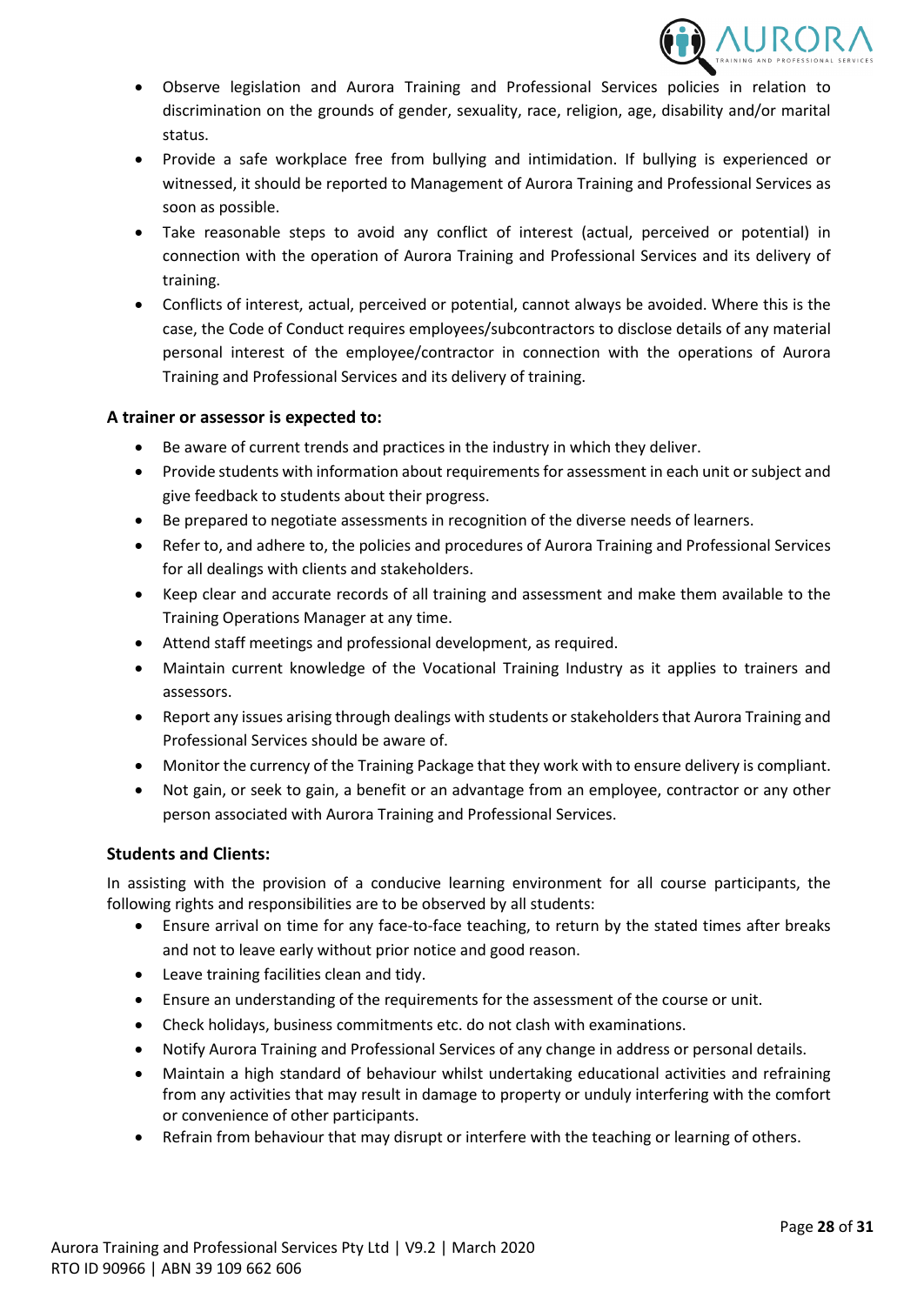

- Observe all safety, health and hygiene requirements, including appropriate dress, footwear and personal protective equipment.
- Take responsibility to identify and tell staff about any individual learning needs they have.
- Keep the trainer and coordinators informed of any difficulties that may be interfering with their learning or where they may need some extra assistance.
- Check the assessment requirements for each subject including due dates and number of assignments.
- Be aware of, and meet, the trainer's individual expectations in relation to submitting assignments, attendance, communication, negotiation and problem-solving strategies.
- Be aware of, and comply with, the Aurora Training and Professional Services' policies that may affect students.
- Conduct themselves appropriately at all times whilst a student is with Aurora Training and Professional Services.

### <span id="page-29-0"></span>**Unacceptable behaviour**

Unacceptable behaviour from Aurora Training and Professional Services Staff, Contractors and Students includes:

- Disobeying any reasonable direction by a management or WST approved representative (eg Trainer/Assessor)
- Discrimination, harassment and victimisation
- Bullying and intimidation. This includes malicious gossip, demeaning remarks or consistent sarcasm or spiteful comments directed at other individuals in the workplace or classroom. This includes comments or posts in social media that are aimed at colleagues, students or management.
- Behaving in a manner that is disruptive or unacceptable. This includes yelling at another person, making threatening gestures or using offensive language (including swearing) that is inappropriate or may cause another person to feel unsafe, frightened or threatened
- Making racist or sexist comments.
- Disrupting the workplace or classroom in a way that causes unnecessary stress or distress to others and reduces harmony within the workplace or classroom.
- Viewing or distributing offensive material via the internet, email or other means
- Illegal use of drugs or alcohol
- Vandalism or causing willful damage to property of the RTO or other organisations
- Endangering the safety of self or others

All students who enrol with Aurora Training and Professional Services are bound by Aurora Training and Professional Services' policies and procedures and Code of Conduct. Any breaches to the policies, procedures and Code of Conduct are dealt with under Aurora Training and Professional Services' Disciplinary Policy and Procedure, which each student must obey as a condition of their enrolment.

Students must follow all safety rules, directions and instructions given by any person acting on behalf of Aurora Training and Professional Services. Where a threat or a risk is identified, this may result in a temporary exclusion from a class until the threat or risk is negated.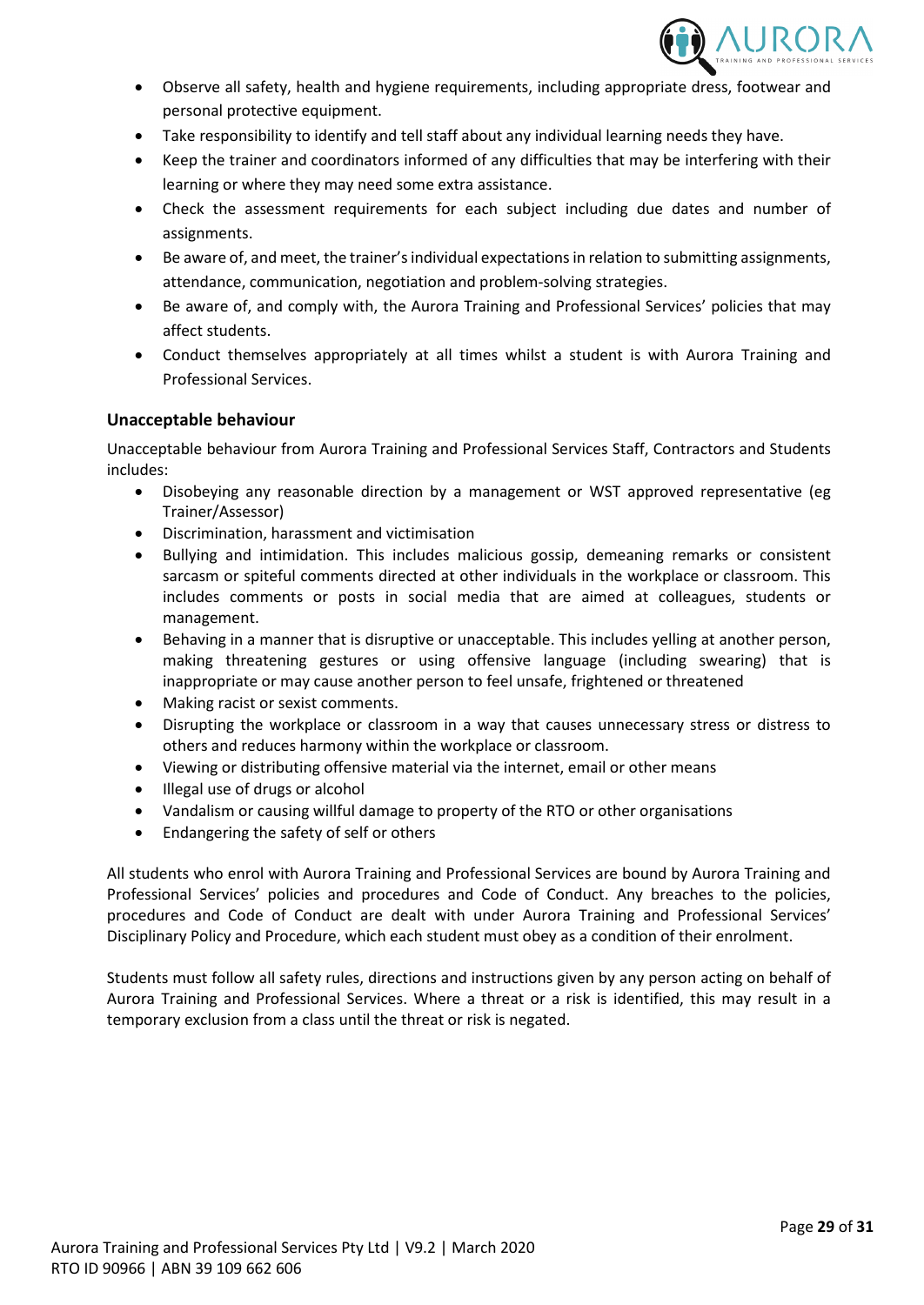

| National Legislation /<br><b>Regulator Act</b>                                | Link                                                                                                                                                                                                                    |
|-------------------------------------------------------------------------------|-------------------------------------------------------------------------------------------------------------------------------------------------------------------------------------------------------------------------|
| Age Discrimination Act 2004                                                   | https://www.ag.gov.au/RightsAndProtections/HumanRights/Pages/Australias-<br><b>Anti-Discrimination-Law.aspx</b>                                                                                                         |
|                                                                               | For State/Territory specific information please select the relevant<br>State/Territory listed at the bottom of the above-mentioned page.                                                                                |
| Apprenticeship and Traineeship<br>Act 2001                                    | NSW - http://www.legislation.nsw.gov.au/maintop/view/inforce/act+80+20<br>$01 + cd + 0 + N$                                                                                                                             |
|                                                                               | QLD - https://www.legislation.qld.gov.au/LEGISLTN/CURRENT/F/FurtherEdT<br>rngA14.pdf                                                                                                                                    |
| Competition and Consumer Act<br>2010                                          | https://www.legislation.gov.au/Series/C2004A00109                                                                                                                                                                       |
| Copyright Act 1968                                                            | https://www.legislation.gov.au/Series/C1968A00063                                                                                                                                                                       |
| Disability Discrimination Act<br>1992                                         | https://www.ag.gov.au/RightsAndProtections/HumanRights/Pages/<br>Australias-Anti-Discrimination-Law.aspx                                                                                                                |
|                                                                               | For State/Territory specific information please select the relevant<br>State/Territory listed at the bottom of the above-mentioned page.                                                                                |
| Disability Standards for<br><b>Education 2005</b>                             | https://www.legislation.gov.au/Series/F2005L00767                                                                                                                                                                       |
| <b>Equal Employment Opportunity</b><br>(Commonwealth Authorities) Act<br>1987 | https://www.legislation.gov.au/Series/C2004A03429 For State/Territory specific<br>information please go to http://www.business.gov.au/business-<br>topics/employing-people/Pages/equal-employment-opportunity-and-anti- |
|                                                                               | discrimination.aspx and select the relevant State/Territory                                                                                                                                                             |
| <b>Fair Trading</b>                                                           | http://www.business.gov.au/business-topics/selling-products-and-services/fair-<br>trading/Pages/fair-trading-laws.aspx                                                                                                  |
|                                                                               | For State/Territory specific information please select the relevant<br>State/Territory listed at the bottom of the above-mentioned page                                                                                 |
| Freedom of Information Act<br>1982                                            | https://www.legislation.gov.au/Series/C2004A02562                                                                                                                                                                       |
| Freedom of Information<br>Amendment (Reform) Act 2010                         | https://www.legislation.gov.au/Series/C2010A00051                                                                                                                                                                       |
| <b>Higher Education Support Act</b><br>2003                                   | https://www.legislation.gov.au/Series/C2004A01234                                                                                                                                                                       |
| <b>National Vocational Education</b><br>and Training Regulator Act 2011       | https://www.comlaw.gov.au/Series/C2011A00012                                                                                                                                                                            |
| Privacy Act 1988                                                              | https://www.legislation.gov.au/Series/C2004A03712                                                                                                                                                                       |
| Privacy Amendment (Enhancing                                                  | https://www.legislation.gov.au/Series/C2012A00197                                                                                                                                                                       |
| Privacy Protection) Act 2012                                                  |                                                                                                                                                                                                                         |
| Racial Discrimination Act 1975                                                | https://www.ag.gov.au/RightsAndProtections/HumanRights/Pages/A<br>ustralias-Anti- Discrimination-Law.aspx                                                                                                               |
|                                                                               | For State/Territory specific information please select the relevant                                                                                                                                                     |
|                                                                               | State/Territory listed at the bottom of the above-mentioned page.                                                                                                                                                       |